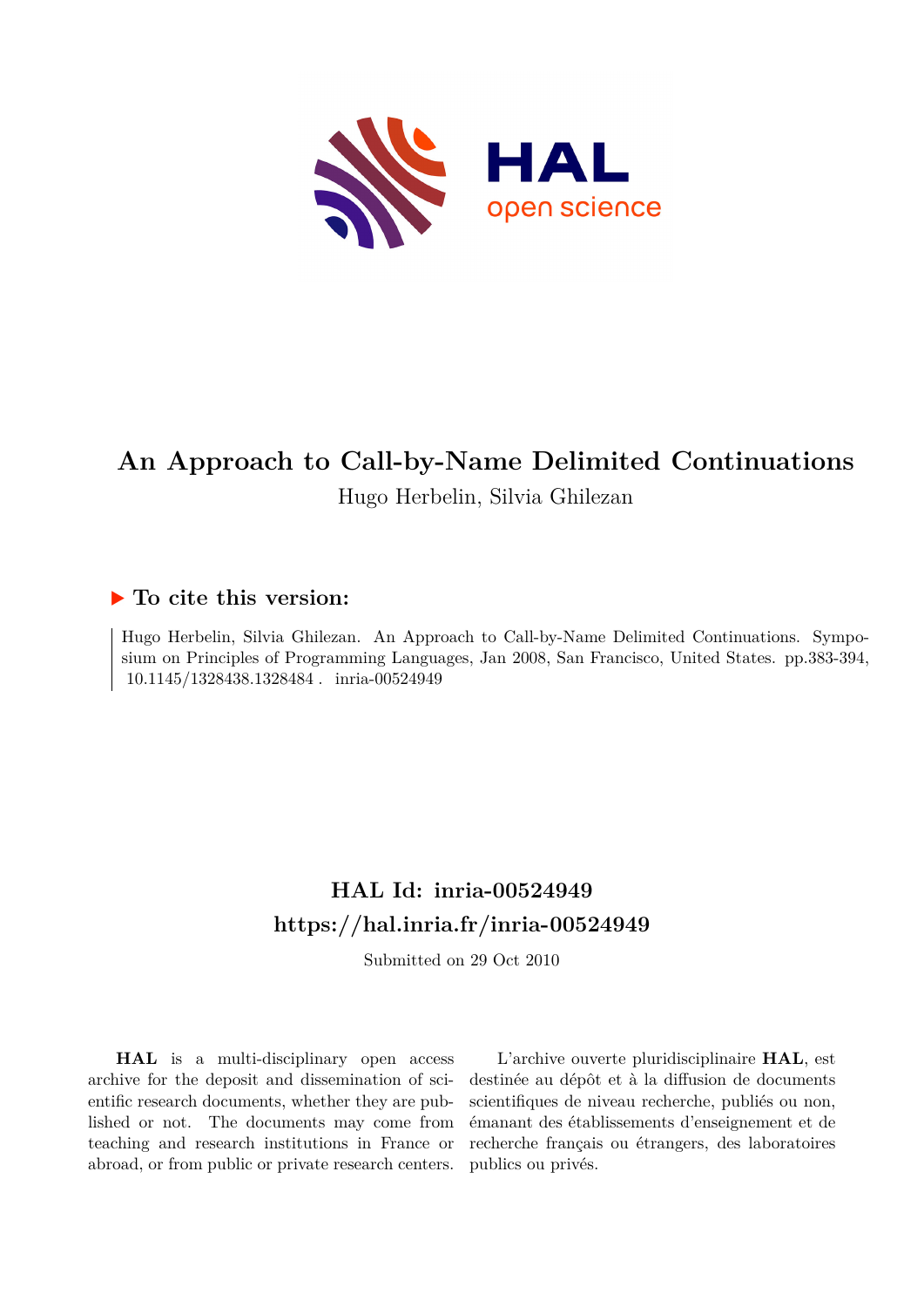## An Approach to Call-by-Name Delimited Continuations

Hugo Herbelin

INRIA Futurs, France Hugo.Herbelin@inria.fr

## Abstract

We show that a variant of Parigot's  $\lambda \mu$ -calculus, originally due to de Groote and proved to satisfy Böhm's theorem by Saurin, is canonically interpretable as a call-by-name calculus of delimited control. This observation is expressed using Ariola et al's call-by-value calculus of delimited control, an extension of  $\lambda \mu$ calculus with delimited control known to be equationally equivalent to Danvy and Filinski's calculus with *shift* and *reset*. Our main result then is that de Groote and Saurin's variant of  $\lambda \mu$ -calculus is equivalent to a canonical call-by-name variant of Ariola et al's calculus. The rest of the paper is devoted to a comparative study of the call-by-name and call-by-value variants of Ariola et al's calculus, covering in particular the questions of simple typing, operational semantics, and continuation-passing-style semantics. Finally, we discuss the relevance of Ariola et al's calculus as a uniform framework for representing different calculi of delimited continuations, including "lazy" variants such as Sabry's *shift* and *lazy reset* calculus.

*Categories and Subject Descriptors* F.3.3 [*Studies of Program Constructs*]: Control primitives; F.4.1 [*Mathematical Logic*]: Lambda calculus and related systems

*Keywords* Delimited control, Observational completeness, Bohm¨ separability, Classical logic.

## 1. Introduction

Control calculi emerged as an attempt to abstractly characterise the semantics of operators like Scheme's call/cc that capture the current continuation of a computation. One first such calculus is the  $\lambda_c$ -calculus of Felleisen et al. (1986). Control operator are connected to classical logic, as first investigated by Griffin (1990). Hence, it is not a surprise that the "cleanest" such  $\lambda$ calculus of control, namely  $\lambda \mu$ -calculus of Parigot (1992) comes from a computational analysis of classical natural deduction: as shown by Ariola and Herbelin (2007),  $\lambda \mu$ -calculus extended with a single "toplevel" continuation constant tp provides a fine-grained calculus able, among other things, to faithfully express the operational semantics of call/cc,  $C$ , etc, including its own operational semantics, a property that  $\lambda_c$ -calculus achieves only at observational level. The reason for this success is that  $\lambda \mu$ -calculus treats evaluation contexts as stand-alone first-class objects while  $\lambda_c$  man-

[Copyright notice will appear here once 'preprint' option is removed.]

Silvia Ghilezan

Faculty of Engineering, University of Novi Sad, Serbia gsilvia@uns.ns.ac.yu

ages evaluation contexts through their reification as regular functions.

### Delimited control and completeness properties

If we concentrate on call-by-value control calculi, the introduction of delimiters can be traced back to Johnson (1987), Johnson and Duggan (1988), Felleisen (1988), and Danvy and Filinski (1989). It has then been shown in different contexts that adding such delimiters increases the expressiveness of control calculi. For instance, Sitaram and Felleisen (1990) showed how to recover a full abstraction result for call-by-value PCF with control by adding a control delimiter. As another striking example, Filinski (1994) showed that delimited control is complete for representing concrete monads, hence to simulate side-effects such as states, exceptions, etc.

Historically, delimited control came with ad hoc operators for composing continuations: Felleisen had a calculus that included a delimiter *prompt* and a control operator *control* (also respectively written  $#$  and  $F$ ); Danvy and Filinski had an operator *shift* to compose continuations and an operator *reset* to delimit them (these were also written S and  $\langle \_ \rangle$ ). From Filinski (1994), it is known that *shift* and *reset* are equivalent to the combination of Scheme's call/cc, Felleisen's *abort* and *reset*, and hence equivalent to C and *reset*. From Shan (2004), it is known that *control* and *prompt* are also equivalent to *shift* and *reset*, in spite that *control* is semantically more complex to study than C or *shift*. The simplicity of the semantics of *shift* together with its relevance for some programming applications contributed to set *shift* as a reference in delimited control. And this is so in spite (it seems that) it has never been studied until now as part of a dedicated  $\lambda$ -calculus of delimited control.

As shown by Ariola et al. (2007), a fine-grained calculus of delimited control of the strength of *shift* and *reset* is obtained if one starts from  $\lambda \mu$ -calculus and extends it first by a notation tp for the "toplevel" continuation, then by a toplevel delimiter. A possible interpretation for this toplevel delimiter is as a *dynamic* binder of tp, what justifies to interpret the resulting call-by-value calculus, called  $\lambda \mu \widehat{\mathbf{p}}$ , as an extension of call-by-value  $\lambda \mu$ -calculus with a single dynamically bound continuation variable  $\widehat{tp}$ , where the hat on tp emphasises the dynamic treatment of the variable. A typical analogy for the dynamic continuation variable here is exception handling: each call to  $\widehat{tp}$  is dynamically bound to the closest surrounding  $\widehat{\mathfrak{p}}$  binder, in exactly the same way as a raised exception is dynamically bound to the closest surrounding handler.

On the call-by-name side, we know no explicit mention of delimited continuations, but two results related to Böhm's theorem (a form of observational completeness stated as a separability property) raised interesting questions: David and Py (2001) showed that Parigot's  $\lambda \mu$ -calculus *does not* satisfy Böhm's theorem while Saurin (2005) showed that an apparently inoffensive variant of  $\lambda \mu$ calculus due to de Groote (1994) *does* satisfy Böhm's theorem.

Until Saurin's result, de Groote's variant of Parigot's  $\lambda \mu$ calculus was merely considered in typed settings, and more particularly in settings where the continuation calls had type  $\perp$  (de Groote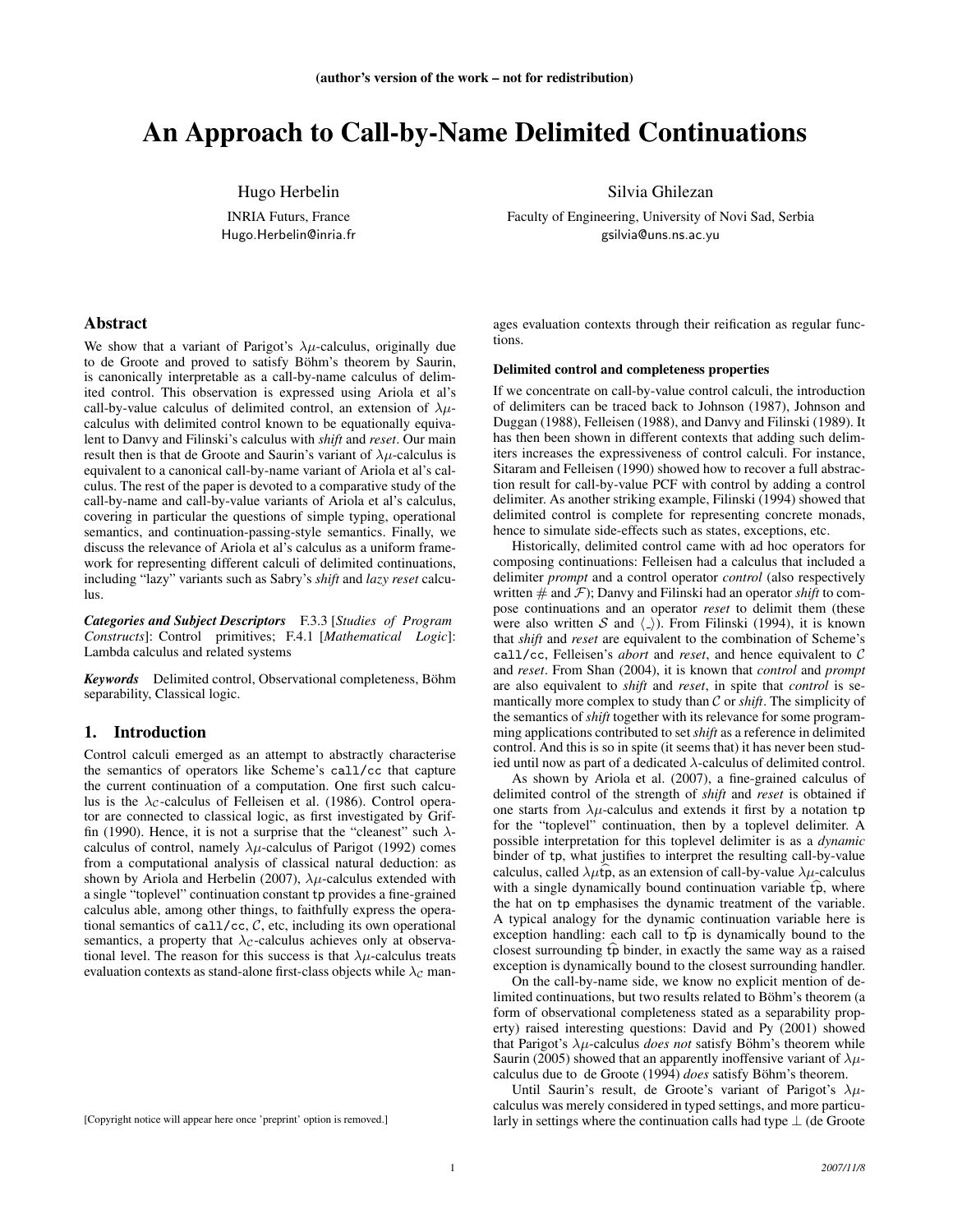| $\beta$ : | $(\lambda x.M)N$                | $\rightarrow$ $M[N/x]$                                         |  |
|-----------|---------------------------------|----------------------------------------------------------------|--|
|           | $\mu_{app}: (\mu \alpha.c) N$   | $\rightarrow \mu\beta.c[[\beta](\Box N)/\alpha]$ $\beta$ fresh |  |
|           | $\mu_{var}: [\beta]\mu\alpha.c$ | $\rightarrow c[\beta/\alpha]$                                  |  |
|           |                                 |                                                                |  |

**Figure 1.** Reduction rules of  $\lambda \mu$ -calculus

1994; Ong 1996; Ong and Stewart 1997; Selinger 2001, non exaustive list). But in such a typed setting, de Groote's calculus is equivalent<sup>1</sup> to Parigot's  $\lambda \mu$ -calculus extended with a single continuation constant of type ⊥. Hence, Saurin's result is the first result revealing that de Groote's calculus is strictly stronger than Parigot's one in the untyped setting. In our opinion, this justifies to refer to this calculus as de-Groote–Saurin's calculus. Our main result then is that de-Groote–Saurin's calculus can be interpreted as a canonical call-by-name variant of call-by-value  $\lambda \mu \hat{t}$ .

Capitalising on the equational correspondence between call-byvalue  $\lambda \mu \hat{\mathbf{p}}$  and an axiomatic of Danvy and Filinski's *shift* and *reset* given by (Kameyama and Hasegawa 2003), we can then assert that the calculus with *shift* and *reset* and de-Groote–Saurin's calculus are two facets of the very same notion of delimited control.

## Outline of the paper

Section 2 is a brief survey of Parigot's  $\lambda \mu$  and de Groote's variant of  $\lambda \mu$ , including the separability properties studied by David and Py, and by Saurin. Section 3 presents call-by-value  $\lambda \mu \hat{t} \hat{p}$  and its relation with *shift* and *reset*. It reviews the results by Ariola et al. (2007) and completes them by a formal presentation of the operational semantics of call-by-value  $\lambda \mu \hat{t}$  . In Section 4 we introduce a call-by-name  $\lambda \mu \hat{t} \hat{p}$  and show that it is equivalent to de-Groote– Saurin's calculus. Especially, it directly inherits separability from it. We study call-by-name  $\lambda \mu \hat{t} \hat{p}$  in comparison with the call-byvalue  $\lambda \mu \hat{\mathbf{p}}$ : we propose a system of simple types for which subject reduction holds and we study the operational and continuationpassing-style semantics. A further analysis of  $\lambda \mu \hat{t} \hat{p}$  leads to a classification of four calculi of delimited continuations which is discussed in Section 5. Concluding remarks are given in Section 6.

## 2. Parigot's  $\lambda\mu$ -Calculus and Saurin's  $\Lambda \mu$ -Calculus

*Failure of separability in*  $\lambda \mu$ -calculus The  $\lambda \mu$ -calculus (Parigot 1992), for short  $\lambda \mu$ , is an untyped calculus designed to computationally interpret proofs of classical natural deduction. Its syntax is defined by the following grammar:

*Parigot's* λµ*-calculus*

$$
M := x | \lambda x.M | M M | \mu \alpha.c \quad \text{(terms)}
$$
  

$$
c := [\alpha]M \quad \text{(commands)}
$$

where  $x, y, z$  and their notational derivatives range over an infinite set of *term variables* and  $\alpha$ ,  $\beta$ ,  $\gamma$ ,  $\delta$  and their notational derivatives range over an infinite set of *continuation variables* (also called *evaluation context variables*). *Expressions* contain *terms* (called *unnamed terms* in Parigot) and *commands* (called *named terms* in Parigot). The operators  $\lambda$  and  $\mu$  are binders. Free and bound variables are defined as usual and we reason modulo renaming of bound variables. A term or command is *closed* if it contains no free variables.

The calculus is equipped with the call-by-name reduction rules shown in Figure 1. The notations  $M[N/x]$  and  $c[\beta/\alpha]$  denote usual capture-free substitutions, whereas the expression  $c[[\beta](\Box N)/\alpha]$ ,

|          | $\beta: (\lambda x.M)N$             |       | $= M[N/x]$               |                           |
|----------|-------------------------------------|-------|--------------------------|---------------------------|
|          | $\mu_n: [\beta](E_n[\mu \alpha.c])$ |       | $= c[[\beta]E_n/\alpha]$ |                           |
|          | $\eta_\mu: \mu \alpha. [\alpha] M$  |       | $=$ M                    | if $\alpha$ not free in M |
| $\eta$ : | $\lambda x.(Mx)$                    | $=$ M |                          | if x not free in $M$      |
|          |                                     |       |                          |                           |

**Figure 2.** Equational theory of  $\lambda \mu$ -calculus

called *structural substitution*, denotes the capture-free substitution of every subterm of the form  $\lbrack \alpha \rbrack M$  in c by  $\lbrack \beta \rbrack (M \; N)$ . For instance, we have  $([\alpha](x \lambda y.\mu \beta.[\alpha]y))[[\gamma](\Box N)/\alpha] \equiv$  $[\gamma](x \lambda y.\mu\beta'.[\gamma](y \ N) \ N)$  where the binder  $\beta$  has been renamed to avoid the capture of possible free occurrences of  $\beta$  in N. Note that the substitution  $c[q/\alpha]$  coincides with the structural substitution  $c[[q]\Box/\alpha]$ . A term that contains no redex is called *normal*. We know from Baba et al. (2001) that call-by-name reduction system is confluent.

The syntax of call-by-name evaluation contexts is defined by  $E_n$  ::=  $\Box \mid E_n[\Box \ M]$  where  $\Box$  denotes the *hole* of the context. We write  $E[M]$  for the term obtained by substituting M in the hole of  $E$  and structural substitution extends straightforwardly into a substitution of the form  $c[[\beta]E/\alpha]$ . We equip  $\lambda\mu$  with the equational theory given in Figure 2. Up to the use of  $(\eta_{\mu})$ , the rule  $(\mu_n)$  is equivalent to the combination of  $(\mu_{var})$  and  $(\mu_{app})$  so that the equational theory is correctly an extension with  $\eta$ -rules of the reflexive-symmetric-transitive closure of  $\rightarrow$ .

David and Py investigated Böhm's separability for the equational theory of  $\lambda \mu$  and showed that it does not satisfy Böhm's separability<sup>2</sup>.

PROPOSITION 1 (David and Py 2001). *There are two closed normal terms*  $W_0$  *and*  $W_1$  *that are not equated by the equational theory in Figure 2 and of which the observational behaviour is not separable, i.e., for distinct fresh variables* x *and* y*, there is no applicative context*  $E_n$ *, such that*  $E_n[W_0] = x$  *and*  $E_n[W_1] = y$ *.* 

*Separability in* Λµ*-calculus* Saurin (2005) showed that completeness can be recovered by relaxing the syntax of  $\lambda \mu$  so that the category of commands (i.e. named terms) becomes a subcategory of the one of terms. The syntax used by Saurin was already considered by de Groote (1994), Ong (1996), Selinger (2001). This syntax was considered as an alternative to Parigot's original  $\lambda \mu$ . Saurin's result sheds new light on the relation between the two calculi. Following Saurin, we call  $\Lambda \mu$  the calculus based on de Groote's syntax equipped with the same reduction rules and equational theory as in  $\lambda \mu$ . The syntax is<sup>3</sup>:

#### Λµ*-calculus*

$$
M \ ::= \ x \mid \lambda x.M \mid M M \mid \mu \alpha.M \mid [\alpha]M
$$

In  $\Lambda \mu$ , there are more evaluation contexts. They are defined by:  $D_n := \Box | D_n | [\alpha] E_n].$ 

THEOREM 2 (Saurin 2005). *If the closed normal terms* M *and* N *in* Λµ *are not equated by the equational theory in Figure 2, then they are separable, i.e., for any two variables* x *and* y*, there exists a context*  $D_n$ *, such that*  $D_n[M] = x$  *and*  $D_n[N] = y$ *.* 

<sup>&</sup>lt;sup>1</sup> If we call tp<sub>⊥</sub> the continuation constant of type  $\bot$ , then  $\mu \alpha.t$  and  $[\alpha]t$  in de Groote's calculus are respectively equivalent to  $\mu\alpha$ .[tp<sub>⊥</sub>]t and  $\mu\delta$ .[ $\alpha$ ]t (δ fresh) in Parigot's calculus.

<sup>&</sup>lt;sup>2</sup> David and Py actually had  $(\mu_{var})$  and  $(\mu_{app})$  instead of  $(\mu_n)$  and their rules were oriented as rewrite rules. They also considered the rule  $\nu: \mu\alpha.c \rightarrow \lambda x.\mu\alpha.c[[\alpha](\Box x)/\alpha]$  but this rule is redundant for equational reasoning as it derives from  $(\mu_n)$  and  $(\eta)$ . The initial motivation for (ν) was to turn their system of reduction rules ( $\beta$ ), ( $\eta$ ), ( $\mu_{app}$ ),  $(\mu_{var})$  and  $(\eta_{\mu})$  into a confluent system of reduction. In fact,  $(\nu)$  hides an  $\eta$ -expansion and it is enough to formulate  $(\eta)$  in the expansion way to get a confluent system, without any need for  $(\nu)$ .

<sup>&</sup>lt;sup>3</sup> Saurin's syntax is a bit different as he writes  $M \alpha$  for what we write  $\alpha M$ but that is really here a matter of notation.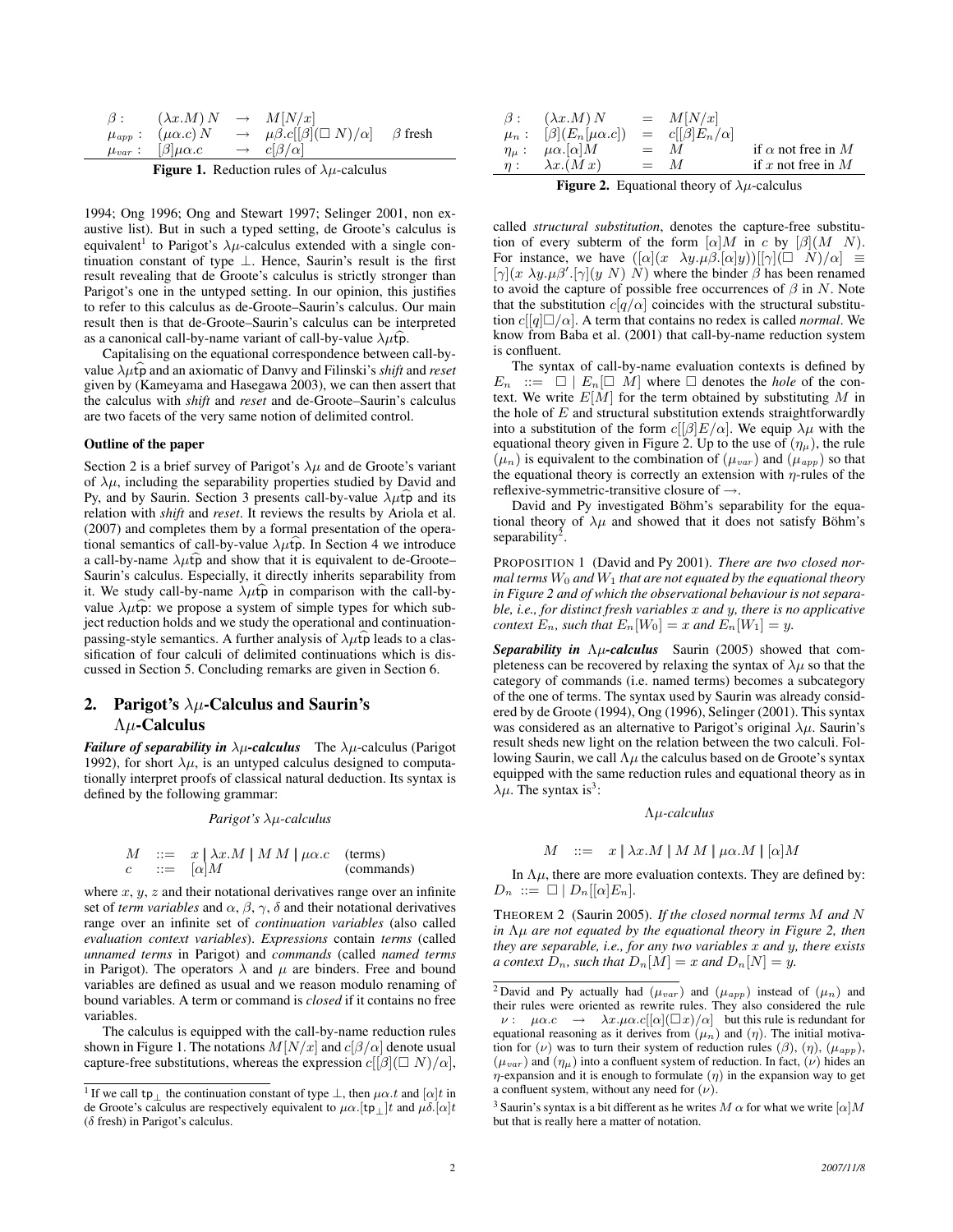This may look strange as the only change is a change in the syntax of the terms. In fact, the difference lies in the rule  $(\mu_{var})$ which in the case of  $\lambda \mu$  can only occur in a configuration of the form:

$$
M(\mu \gamma. [\beta] \mu \alpha.c) \rightarrow M(\mu \gamma. c[\beta/\alpha])
$$

while in the case of  $\Lambda \mu$ , it can also occur in a configuration of the form:

$$
M([\beta]\mu\alpha.c) \rightarrow M(c[\beta/\alpha])
$$

so that the computational effect of any  $\mu\alpha$ .c can be cancelled if we succeed in putting it in a context of the form  $\lbrack \beta \rbrack$ . This last property is the main reason why Saurin's completeness theorem works.

## 3. A Review of Call-by-Value  $\lambda \mu \hat{\mathbf{p}}$ -Calculus

The  $\lambda_{\text{C}\hat{\mathfrak{v}}}$ -calculus has been introduced by Ariola et al. (2007). It is an extension of the call-by-value variant of  $\lambda \mu$  obtained by adding a single dynamically bound continuation variable  $\widehat{\text{tp}}$ . Ariola et al's  $\lambda_{\text{Cfp}}$  is a fine-grained calculus of delimited continuations in which, as an example, the semantics of Danvy and Filinski's *shift* and *reset* operators can be simulated. In the original formulation of  $\lambda_{\text{C}_v}$ , the control operator of the language was called C in spite that  $\lambda_{\text{C}_v}$  is based on Parigot's structural substitution, as in  $\lambda \mu$ , rather than on substitution of continuations reified as ordinary functions, as it is the case in Felleisen  $\lambda_c$ -calculus. Here we redefine  $\lambda_{c\hat{\tau}}$  using the  $\mu$  notation instead of a C notation. The so-reformulated calculus is called the call-by-value  $\lambda \mu \hat{t} \hat{p}$ .

## 3.1 Syntax and reduction rules

|  | $M, N$ ::= $V \mid M M \mid \mu q.c$ (terms) |                         |
|--|----------------------------------------------|-------------------------|
|  | $V$ ::= $x   \lambda x. M$                   | (values)                |
|  | $c \ ::= \ [q] \ M$                          | (commands)              |
|  | $q ::= \alpha   \hat{tp}$                    | (ev. context variables) |

#### **Figure 3.** Syntax of  $\lambda \mu \widehat{\mathbf{p}}$

The syntax of  $\lambda \mu \hat{\mathbf{p}}$  is given in Figure 3. We also define call-byvalue evaluation contexts by

$$
E_v ::= \Box | E_v [\Box M] | E_v [V \Box]
$$
 (eval. contexts)  

$$
D_v ::= \Box | D_v [[q] E_v [\mu \hat{\mathbf{p}} . \Box]]
$$
 (nested eval. context)

and the notations  $E_v[M]$  and  $D_v[c]$  stand for the terms and commands obtained by plugging  $M$  into  $E_v$  and  $c$  into  $D_v$  seen as expressions with one place-holder.

| $\beta_v$ :                       | $(\lambda x. M)$ V  | $\longrightarrow$ | M[V/x]                                                             |
|-----------------------------------|---------------------|-------------------|--------------------------------------------------------------------|
| $\mu_{app}$ :                     | $(\mu \alpha. c) M$ | $\longrightarrow$ | $\mu\beta.c[[\beta](\Box M)/\alpha]$<br>$\beta$ fresh              |
| $\mu_{app}$ :                     | $V(\mu\alpha.c)$    |                   | $\rightarrow$ $\mu\beta.c[[\beta](V\Box)/\alpha]$<br>$\beta$ fresh |
| $\mu_{var}$ :                     | $ q \mu\alpha.c$    | $\longrightarrow$ | $c q/\alpha $                                                      |
| $\eta_{\widehat{\mathfrak{p}}}$ : | $\mu$ fp.[fp] $V$   |                   | even if $\widehat{\mathfrak{tp}}$ occurs in V<br>$\rightarrow$ V   |

| <b>Figure 4.</b> Reductions of call-by-value $\lambda \mu \hat{\mathbf{p}}$ |  |  |
|-----------------------------------------------------------------------------|--|--|
|                                                                             |  |  |

The reduction semantics of call-by-value  $\lambda \mu \hat{p}$  is given in Figure 4. The notation  $c[[q]E/\alpha]$  stands for structural substitution of evaluation contexts as in  $\lambda \mu$  (see Section 2). The substitutions are capture-free for term and continuation variables but  $\hat{tp}$  gets captured (e.g. the substitution of x by h  $(\mu \delta.[\mathfrak{t}]y)$   $(\mu \delta.[\beta]z)$  in  $[\alpha](f \mu \beta. (g \mu \hat{\tau} \hat{\rho}](g \mu \gamma. [\hat{\tau} \hat{\rho}]x)))$  gives as result the expression  $[\alpha](f \mu \beta'.(g \mu \hat{\mathbf{p}}.[\beta'](g \mu \gamma.[\hat{\mathbf{t}}\hat{\mathbf{p}}](h'(\mu \delta.[\hat{\mathbf{t}}\hat{\mathbf{p}}]y) (\mu \delta.[\beta]z))))).$ 

A simple analysis of the syntax and rules shows that the unique context lemma (see Felleisen and Friedman 1986) holds: any closed command which is not of the form  $[\widehat{\text{tp}}] \lambda x.M$  has a unique decomposition as  $D_v[[\hat{t} \hat{\rho}] E_v[M]]$  where either M or  $[\hat{t} \hat{\rho}] E_v[M]$  is a redex. Hence the reduction system is complete for the evaluation of closed programs. A term that contains no redex at all is said to be *normal*.

## 3.2 Equational theory

| $\beta_v$ :                                            | $(\lambda x. M)$ V                                                                        |       | $= M[V/x]$                                                                            |
|--------------------------------------------------------|-------------------------------------------------------------------------------------------|-------|---------------------------------------------------------------------------------------|
| $\mu_v$ :                                              | $[q](E_v[\mu \alpha, c])$                                                                 |       | $= c[[q]E_v/\alpha]$                                                                  |
| $\eta_{\widehat{\mathfrak{p}}}$ :                      | $\mu$ tp.[tp] $V$                                                                         | $= V$ |                                                                                       |
| $\mu_{\widehat{\text{tp}}}$ :                          | $[\widehat{\mathfrak{tp}}](\mu \widehat{\mathfrak{tp}}.c)$                                | $=$ c |                                                                                       |
| $\mu_{\widehat{\mathrm{tp}}}^{let}$ :<br>$\mu^{let}$ : | $\mu \widehat{\mathfrak{tp}}$ . [q]( $(\lambda x.M)$ ( $\mu \widehat{\mathfrak{tp}}.c$ )) |       | $= (\lambda x . \mu \widehat{\mathfrak{tp}}. [q] M) (\mu \widehat{\mathfrak{tp}}. c)$ |
|                                                        | $\mu\alpha$ .[q](( $\lambda x.N$ ) M)                                                     |       | $= (\lambda x.\mu\alpha.[q]N) M^1$                                                    |
| $\eta_{\mu}$ :                                         | $\mu\alpha$ . [ $\alpha$ ] M                                                              |       | $=$ $M^1$                                                                             |
|                                                        | $\eta_v: \quad \lambda x. (V x)$                                                          |       | $=$ $V^2$                                                                             |
|                                                        | $\beta_{\Omega}$ : $(\lambda x.E_{v}[x])$ M                                               |       | $= E_v[M]^3$                                                                          |
|                                                        |                                                                                           |       |                                                                                       |
|                                                        | $^{-1}$ $\alpha$ not free in $M$ $^{-2}$ x not free in $V$ $^{-3}$ x not free in $E_v$    |       |                                                                                       |

#### **Figure 5.** CPS-complete theory of call-by-value  $\lambda \mu \hat{t}$

The equational theory of  $\lambda \mu \hat{p}$  is given in Figure 5. Note that the equation  $(\mu_v)$  generalises the effect of the rules  $(\mu_{app})$ ,  $(\mu_{app}')$ and  $(\mu_{var})$  (up to the use of  $(\eta_{\mu})$ ).

## 3.3 Simple typing

$$
X \in \text{TypeConstraints}
$$
\n
$$
A, B, T, U ::= X | A_T \rightarrow B_U
$$
\n
$$
\Gamma ::= \cdot | \Gamma, x : A
$$
\n
$$
\Delta ::= \cdot | \Delta, \alpha : A_T
$$
\n
$$
\Gamma, x : A \vdash x : A_T; \Delta; \hat{\mathfrak{tp}} : T \quad Ax
$$
\n
$$
\frac{\Gamma, x : A \vdash M : B_U; \Delta; \hat{\mathfrak{tp}} : T}{\Gamma \vdash \lambda x . M : (A_T \rightarrow B_U)_{T'}; \Delta; \hat{\mathfrak{tp}} : T' \rightarrow i}
$$
\n
$$
\frac{\Gamma \vdash M : (A_{T_1} \rightarrow B_{U_2})_{U_1}; \Delta; \hat{\mathfrak{tp}} : T_2 \quad \Gamma \vdash N : A_{T_1}; \Delta; \hat{\mathfrak{tp}} : U_1}{\Gamma \vdash MN : B_{U_2}; \Delta; \hat{\mathfrak{tp}} : T_2}
$$
\n
$$
\frac{\Gamma \vdash c : \bot : \Delta, \alpha : A_U; \hat{\mathfrak{tp}} : T}{\Gamma \vdash \mu \alpha . c : A_U; \Delta; \hat{\mathfrak{tp}} : T} \quad \frac{\Gamma \vdash c : \bot : \Delta; \hat{\mathfrak{tp}} : A}{\Gamma \vdash \mu \hat{\mathfrak{tp}} : C \vdash T} \quad \frac{\Gamma \vdash M : U_U; \Delta; \hat{\mathfrak{tp}} : T}{\Gamma \vdash [\hat{\mathfrak{ep}}] M : \bot : \Delta, \alpha : A_U; \hat{\mathfrak{tp}} : T} \quad \frac{\Gamma \vdash M : U_U; \Delta; \hat{\mathfrak{tp}} : T}{\Gamma \vdash [\hat{\mathfrak{tp}}] M : \bot : \Delta; \hat{\mathfrak{tp}} : T}
$$

## Figure 6. Simple typing of call-by-value  $\lambda \mu \hat{t}$  -calculus

The calculus  $\lambda \mu \hat{p}$  is basically an untyped calculus. Still, it is possible to constrain it with a type system. Ariola et al's adaptation of Danvy and Filinski's system of simple types (Danvy and Filinski 1989) is given in Figure 6. As in Parigot, the typing context of continuation variables is on the right of the sequent. We use the symbol ⊥ in the typing judgements of commands to emphasise that they have no type.

A continuation of type  $A_T$  is a continuation whose own continuation is a call to a toplevel continuation  $\widehat{tp}$  expected of type T, i.e. whose own continuation is expected to be called in a context where the surrounding  $\mu$ tp has type T. A judgement  $\Gamma \vdash M$ :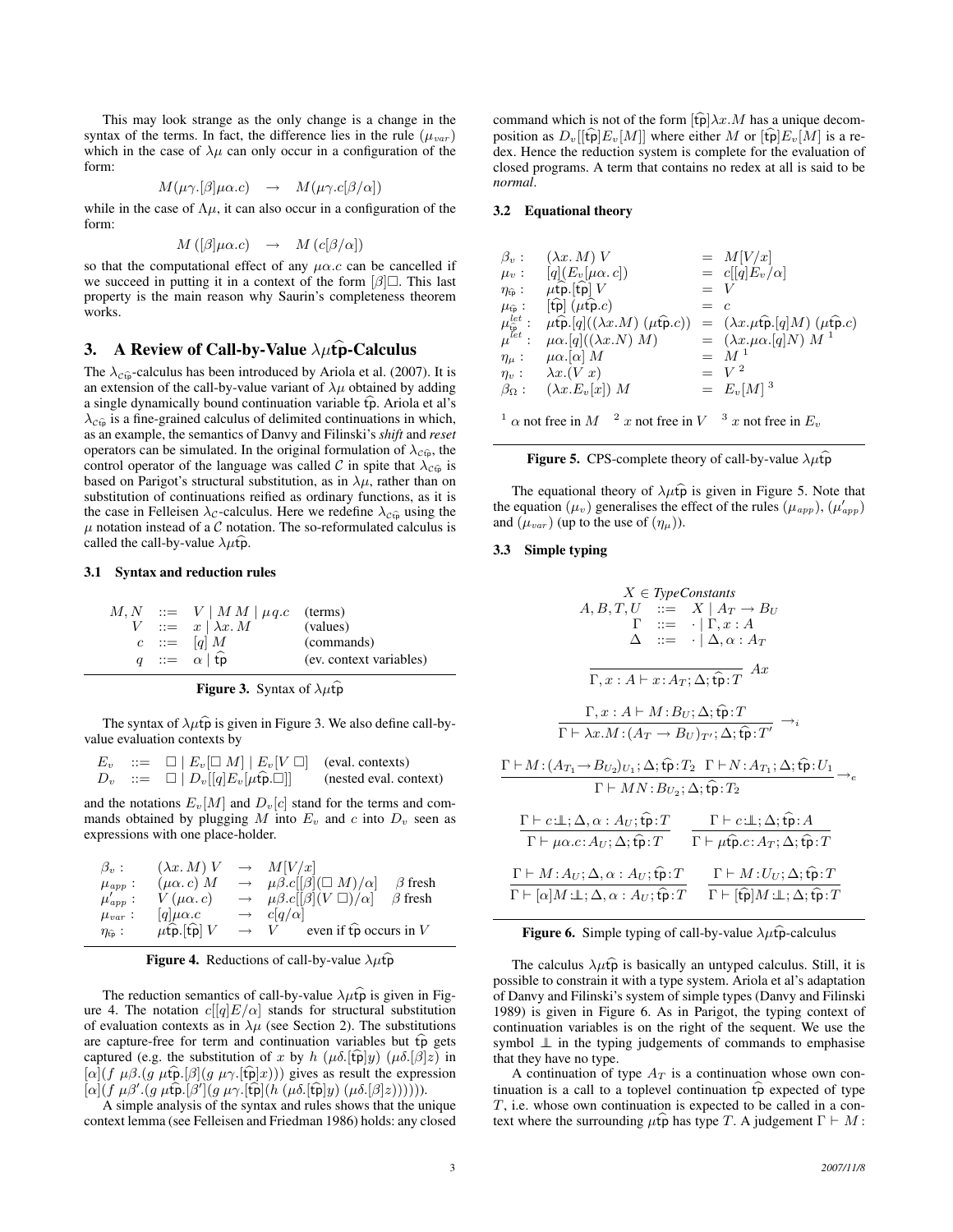$A_T; \Delta; \hat{\mathbf{p}} : U$  says that M is a term which expects a continuation of type  $A_T$ : the possible capture by M of its evaluation context will be dispatched in contexts where the dynamically closest surrounding  $\mu$ tp is of type T. In the judgement, U is the type of the actual closest surrounding toplevel  $\mu \widehat{\mathbf{p}}$ . To propagate the type information of the dynamically bound  $\hat{t}$ , arrows have effects: a term of type  $A_T \rightarrow B_U$  is a term that expects a value of type A and returns a code of type  $B$  which:

- may capture its surrounding context and move it in a place where the toplevel has type  $U$ ,
- eventually itself calls the toplevel continuation with a value of type T.

## 3.4 Continuation-passing-style semantics

| $x^+$                                                      | ≜            | $\boldsymbol{x}$                                                                            |
|------------------------------------------------------------|--------------|---------------------------------------------------------------------------------------------|
| $(\lambda x. M)^+$                                         | $\triangleq$ | $\lambda k.\lambda \nu.\lambda x.$ $\llbracket M \rrbracket k \nu$                          |
| $\llbracket V \rrbracket k \nu$                            | ≜            | $k \nu V^+$                                                                                 |
| $\llbracket M N \rrbracket k \nu$                          | $\triangleq$ | $\llbracket M \rrbracket (\lambda \nu', \lambda f, \llbracket N \rrbracket (f k) \nu') \nu$ |
| $\llbracket \mu \alpha.c \rrbracket k \nu$                 | $\triangleq$ | $(\llbracket c \rrbracket \nu) \llbracket k/\alpha \rrbracket$                              |
| $\llbracket \mu \mathfrak{tp} \, c \rrbracket \, k \, \nu$ | $\triangleq$ | $\llbracket c \rrbracket$ $(k \nu)$                                                         |
| $\mathbb{I}[\widehat{\mathfrak{tp}}]M\mathbb{I}\nu$        | $\triangleq$ | $\llbracket M \rrbracket (\lambda k. k) \nu$                                                |
| $\llbracket [\alpha] M \rrbracket$ $\nu$                   | $\triangleq$ | $\llbracket M \rrbracket \alpha \nu$                                                        |



We give in Figure 7 a continuation-passing-style (CPS) semantics in Fischer style (see Fischer 1972) for call-by-value  $\lambda \mu \hat{t} \hat{p}$ . Ariola et al. (2007)) showed that this CPS translation can be factorised (up to currying and  $\eta$ -conversion) as the composition first of a statepassing-style transformation to call-by-value  $\lambda \mu$  with subtraction, then of a standard call-by-value CPS translation to  $\lambda$ -calculus with pairs.

## 3.5 Equational correspondence with Kameyama and Hasegawa's axiomatisation of a calculus with *shift* and *reset*

Danvy and Filinski originally defined the operators *shift* and *reset* by their continuation-passing-style semantics. We show in this section that call-by-value  $\lambda \mu \hat{t}$  contains *shift* and *reset* in the sense that they contain operators of which the CPS semantics is the defining semantics of *shift* and *reset*.

In a second step, we show that call-by-value  $\lambda \mu \hat{p}$  contains no more than call-by-value λ-calculus extended with *shift* and *reset*. This is shown by exhibiting an equational correspondence with Kameyama and Hasegawa's theory of call-by-value  $\lambda$ -calculus with *shift* and *reset*, a theory known to exactly capture the CPS semantics of λ-calculus with *shift* and *reset* (Kameyama and Hasegawa 2003).

The operators *shift* and *reset* are defined as follows:

$$
\begin{array}{rcl} \mathcal{S} \; M & \triangleq & \mu \alpha. [\hat{\mathfrak{tp}}] (M \; \lambda x. \mu \hat{\mathfrak{tp}} . [\alpha] x) \\ \langle M \rangle & \triangleq & \mu \hat{\mathfrak{tp}} . [\hat{\mathfrak{tp}}] M \end{array}
$$

The justification that these encodings define *shift* and *reset* is given by the following proposition taken from Ariola et al. (2007):

PROPOSITION 3 (Simulation of *shift* and *reset* in  $\lambda \mu \hat{\mathbf{p}}$ ). *The CPS semantics of*  $S$   $M$  *and*  $\langle M \rangle$  *are:* 

$$
\begin{array}{rcl}\n\left[\mathcal{S}(\lambda q.\,M)\right]k\,\nu & = & \left[\!\! \left[M\right]\!\! \left[\lambda k'.\lambda \nu.\,k\left(k'\,\nu\right)\!/q\right]\left(\lambda k.k\right)\nu\right. \\
\left[\!\! \left\langle M\right\rangle\!\right]k\,\nu & = & \left[\!\! \left[M\right]\!\! \left(\lambda k.k\right)\left(k\,\nu\right)\right.\n\end{array}
$$

*which coincide with the defining CPS semantics of shift and reset in Danvy and Filinski (1989).*

Let now  $(\lambda_{\mathcal{S}}, =_{KH})$  be  $\lambda$ -calculus equipped with *shift* and *reset* and with the axiomatics of Kameyama and Hasegawa (2003). Let  $(\lambda \mu \hat{\mathbf{p}}, =)$  be call-by-value  $\lambda \mu \hat{\mathbf{p}}$  equipped with the axioms given in Figure 5. Let  $\lambda \mu \hat{p}^0$  be the subset of expressions of  $\lambda \mu \hat{p}$  that do not contain free continuation variables. We define  $(\lambda \mu \hat{p}^0, =)$ as the restriction of  $(\lambda \mu \hat{\mathfrak{p}}, =)$  to the expressions of  $\lambda \mu \hat{\mathfrak{p}}^0$ .

The interpretation of  $\lambda \mu \hat{\mathbf{p}}$  in Kameyama and Hasegawa's calculus works as follows: each continuation variable  $\alpha$  is injectively mapped to a fresh ordinary variable  $k_{\alpha}$ ,  $\mu \widehat{\mathbf{p}}$  . [tpf is interpreted as  $\langle M \rangle$ ,  $\mu \hat{\mathbf{p}}$ . [ $\alpha$ ]t as  $\langle k_{\alpha} M \rangle$ ,  $\mu \alpha$ . [β]M as  $\mathcal{S}(\lambda k_{\alpha}.k_{\beta} M)$  and  $\mu\alpha$ .[tp] M as  $S(\lambda k_{\alpha}.M)$ . The next theorem expresses the equational correspondence (in the sense of Sabry and Felleisen 1993) between call-by-value  $\lambda\mu\widehat{\mathfrak{p}}^0$  and Kameyama and Hasegawa's calculus:

THEOREM 4 (Ariola et al. 2007). *The theories*  $(\lambda_{\mathcal{S}}, \equiv_{KH})$  *and*  $(\lambda \mu \hat{t} \hat{\boldsymbol{p}}^0, =)$  are isomorphic.

COROLLARY 5 (Ariola et al. 2007). *The theory*  $(\lambda \mu \hat{t} \hat{\boldsymbol{\rho}}, =)$  *is complete with respect to* β *and* η *through the CPS semantics of call-byvalue*  $\lambda \mu \hat{t}$ *p*.

The addition of a continuation delimiter was used in Sitaram and Felleisen (1990) to recover some completeness property that was lost in the move from  $\lambda$ -calculus to  $\lambda_c$ -calculus. Our analysis of Saurin's separability result for call-by-name  $\lambda \mu$  in Section 4.3 shows that Böhm's theorem, which amounts to observational completeness for normal terms, is also recovered by the addition of a continuation delimiter. This suggests the following conjecture:

CONJECTURE 6. *The theory*  $(\lambda \mu \hat{t} \hat{\boldsymbol{p}}, =)$  *satisfies Böhm's theorem, i.e., for any equationally distinct closed normal forms* M *and* N*, there is a context*  $D_v[[q]E_v]$  *such that*  $\mu \widehat{\mathbf{t}}$ *p*. $D_v[[q](E_v[M])] = x$ *and*  $\mu \widehat{\mathbf{t}}$ *p*. $D_v[[q](E_v[N])) = y$ .

## 3.6 Operational semantics

The operational semantics in "natural" style is characterised by a deterministic application of the reduction rules at the head of a computation (so-called weak-head reduction). It is common to formulate the operational semantics on terms but we rather do it on commands what allows for a more uniform characterisation of normal forms. Typically, when formulated on terms, a term like  $\mu\alpha$ .[ $\alpha$ ]V can be reduced further to V only if  $\alpha$  does not occur in V but it cannot be reduced further if  $\alpha$  does occur. To the contrary, if the same term is reduced as part of a command, as in  $\left[\beta\right]\mu\alpha.\left[\alpha\right]V$ , then the resulting command uniformly reduces to  $[\beta](V[\beta/\alpha])$  independently of whether  $\alpha$  occurs or not in V. The operational semantics, that we do not only define on closed terms as it is common but also on terms with free variables, is given by the equations:

$$
\beta: \quad D_v[[q]E_v[(\lambda x.M) V]] \quad \mapsto \quad D_v[[q]E_v[M[V/x]]] \\
 \mu_v: \quad D_v[[q]E_v[\mu\beta.c]] \quad \mapsto \quad D_v[c[[q]E_v/\beta]] \\
 \eta_{\widehat{\mathfrak{p}}}: \quad D_v[[q]E_v[\mu\widehat{\mathfrak{p}}_r[\widehat{\mathfrak{kp}}]V]] \quad \mapsto \quad D_v[[q]E_v[V]]
$$

Obviously  $\mapsto$  is included in  $\rightarrow$  of which it constitutes on commands a convenient level of abstraction. We say that c is a *weakhead normal* command if for no  $c'$ ,  $c \mapsto c'$ . Weak-head normal commands are either of the form  $\widehat{[\mathfrak{tp}]} V$ , or of the form  $D_v[[\alpha]V]$ , or of the form  $D_v[[q]E_v[x]V$ .

Operational semantics can be also described by using an abstract machine. Evaluation in an abstract machine is closely related to cut-elimination in Gentzen's sequent calculus (see e.g. Herbelin 1995, 1997; Danos et al. 1996) while, contrastingly, operational semantics in "natural" style is related to Gentzen's natural deduction. Sequent calculus proofs can be represented in  $\overline{\lambda}\mu\tilde{\mu}$ calculus (Curien and Herbelin 2000; Herbelin 2005) extended with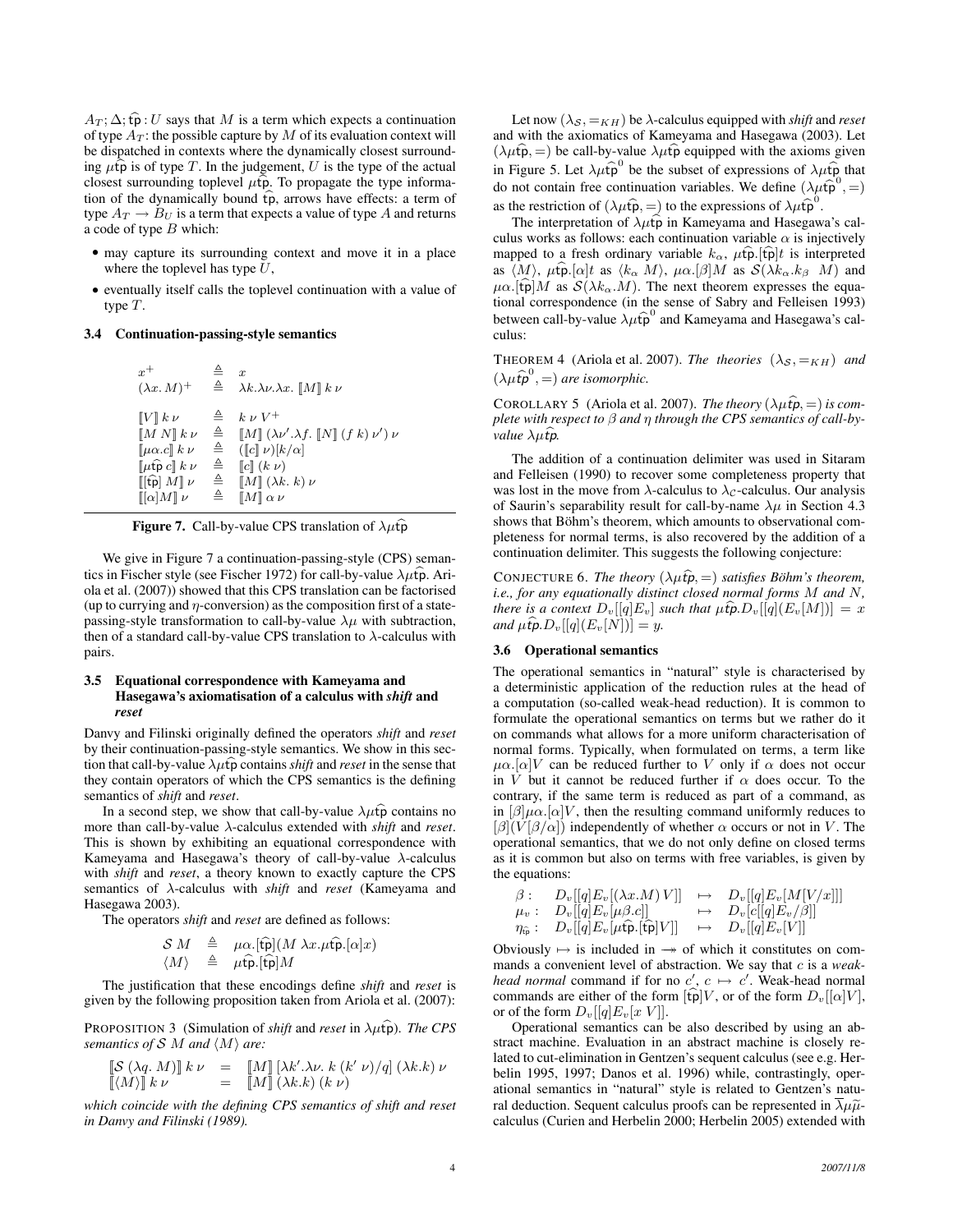|  | $K$ ::= $q[e]   M[e] \cdot K   \tilde{\mu} \Box \langle W   \Box \cdot K \rangle$                                                                                | (evaluation contexts) |
|--|------------------------------------------------------------------------------------------------------------------------------------------------------------------|-----------------------|
|  | $[S]$ ::= $[ \ ] [\widehat{\mathfrak{fp}} = K; S]$                                                                                                               | (dynamic environment) |
|  | $W ::= V[e]$                                                                                                                                                     | (closure of value)    |
|  | $[e]$ ::= $[ \ ] \   [x = W; e] \   [\alpha = K; e]$                                                                                                             | (environments)        |
|  | $s$ $\qquad := \langle W \mid K \rangle_{cont}$ $[S] \mid \langle M \in ] \mid K \rangle_{eval}$ $[S] \mid \langle V \in ] \mid W \cdot K \rangle_{logic}$ $[S]$ | (states)              |



Control owned by the evaluation context

| $\langle W$<br>$\langle W$<br>$\langle W$<br>$\langle W$<br>$\langle W$<br>$\langle W$                              |                        | $\mid\mid N[e] \cdot K$<br>$\parallel \tilde{\mu} \Box \langle V\left[ e \right] \parallel \Box \cdot K \rangle$<br>$\lfloor \widehat{\text{tp}}[e] \rfloor$<br>$\alpha[e]$<br>$\lfloor \widehat{\text{tp}}[e] \rfloor$<br>$\parallel \alpha[e]$ | cont<br>cont<br>cont<br>cont<br>cont<br>cont      | [S]<br>[S]<br>$[\widehat{\mathsf{tp}} = K; S]$<br>[S]<br>[S]                                                                                                                                                                                                                                                                                                                                                                                    | $\longrightarrow$<br>$\longrightarrow$<br>$\longrightarrow$<br>$\longrightarrow$<br>$\longrightarrow$<br>$\longrightarrow$ | $\langle N$<br>$\langle V$<br>$\langle W$<br>$\langle W$<br>stop on $[\hat{\text{tp}}]W^{\dagger}$ | [e]<br>[e]<br>stop on $S^{\dagger}[[\alpha]W^{\dagger}]$                    | $\parallel \tilde{\mu} \Box \langle W \parallel \Box \cdot K \rangle$<br>$  W \cdot K$<br>К<br>   K | eval<br>logic<br>cont<br>cont               | [S]<br>$[S] % \begin{center} % \includegraphics[width=\linewidth]{imagesSupplemental_3.png} % \end{center} % \caption { % Our method is used for different values of the estimators in the image. % Note that the \emph{exponent} is the same number of elements in the image. % Note that the \emph{exponent} is the same number of elements in the image. % Note that the \emph{exponent} is the same number of elements in the image. % Note that the \emph{exponent} is the same number of elements in the image. % Note that the \emph{exponent} is the same number of elements in the image. % Note that the \emph{exponent} is the same number of elements in the image. % Note that the \emph{exponent} is the same number of elements in the image. % Note that the \emph{exponent} is the same number of elements in the image. %$<br>$[S] % \centering % {\includegraphics[width=0.9\textwidth]{images/Trigersfigs/2a-2.png}} \caption{The figure shows the results of the estimators in the estimators.} \label{fig:Trigersfigs}$<br>[S]<br>if $e(\alpha) = K$<br>if $\alpha$ not bound in e |
|---------------------------------------------------------------------------------------------------------------------|------------------------|--------------------------------------------------------------------------------------------------------------------------------------------------------------------------------------------------------------------------------------------------|---------------------------------------------------|-------------------------------------------------------------------------------------------------------------------------------------------------------------------------------------------------------------------------------------------------------------------------------------------------------------------------------------------------------------------------------------------------------------------------------------------------|----------------------------------------------------------------------------------------------------------------------------|----------------------------------------------------------------------------------------------------|-----------------------------------------------------------------------------|-----------------------------------------------------------------------------------------------------|---------------------------------------------|----------------------------------------------------------------------------------------------------------------------------------------------------------------------------------------------------------------------------------------------------------------------------------------------------------------------------------------------------------------------------------------------------------------------------------------------------------------------------------------------------------------------------------------------------------------------------------------------------------------------------------------------------------------------------------------------------------------------------------------------------------------------------------------------------------------------------------------------------------------------------------------------------------------------------------------------------------------------------------------------------------------------------------------------------------------------------------------------------------|
|                                                                                                                     |                        |                                                                                                                                                                                                                                                  |                                                   | Control owned by the term                                                                                                                                                                                                                                                                                                                                                                                                                       |                                                                                                                            |                                                                                                    |                                                                             |                                                                                                     |                                             |                                                                                                                                                                                                                                                                                                                                                                                                                                                                                                                                                                                                                                                                                                                                                                                                                                                                                                                                                                                                                                                                                                          |
| $\langle V$<br>$\langle M N$<br>$\langle \mu \alpha. \lbrack q \rbrack M$<br>$\langle \mu \hat{\mathbf{tp}}. [q] M$ | e <br> e <br> e <br> e | $\parallel K$<br>$\parallel K$<br>$\parallel K$<br>$\parallel K$                                                                                                                                                                                 | 'eval<br>'eval<br>'eval<br>∕ eval                 | [S]<br>$[S] % \centering % {\includegraphics[width=0.9\textwidth]{images/Trigers.png}} \caption{The figure shows the results of the estimators in the estimators.} \label{fig:Trigers} %$<br>$[S] % \begin{center} \includegraphics[width=\linewidth]{imagesSupplemental/Imit.png} \end{center} \caption{The image shows the method of the method of the method. The image shows the method of the method of the method.} \label{fig:2}$<br>[S] | $\longrightarrow$<br>$\longrightarrow$<br>$\longrightarrow$                                                                | $\langle V[e]$<br>$\langle M$<br>$\langle M$<br>$\langle M$                                        | $\lfloor e \rfloor$<br> e                                                   | K<br>$  N[e] \cdot K$<br>$[\alpha = K; e]$ $   q[\alpha = K; e]$<br>   q[e]                         | cont<br><sup>d</sup> eval<br>'eval<br>\eval | [S]<br>$\begin{bmatrix} S \\ S \end{bmatrix}$<br>$[\widehat{\mathfrak{tp}} = K; S]$                                                                                                                                                                                                                                                                                                                                                                                                                                                                                                                                                                                                                                                                                                                                                                                                                                                                                                                                                                                                                      |
| Control owned by the value                                                                                          |                        |                                                                                                                                                                                                                                                  |                                                   |                                                                                                                                                                                                                                                                                                                                                                                                                                                 |                                                                                                                            |                                                                                                    |                                                                             |                                                                                                     |                                             |                                                                                                                                                                                                                                                                                                                                                                                                                                                                                                                                                                                                                                                                                                                                                                                                                                                                                                                                                                                                                                                                                                          |
| $\langle \lambda x. M$<br>$\langle x \rangle$<br>$\langle x$                                                        | le <br> e <br> e       | $\parallel W\cdot K$<br>$  W \cdot K$<br>$  W \cdot K$                                                                                                                                                                                           | $\rangle_{logic}$ [S]<br>$\rangle$ logic<br>logic | $[S]$<br>$[S]$                                                                                                                                                                                                                                                                                                                                                                                                                                  | $\rightarrow$ $\langle V \rangle$<br>$\longrightarrow$                                                                     | $\langle M$                                                                                        | $ x = W; e $<br> e' <br>stop on $S^{\dagger}[K^{\dagger}[x \ W^{\dagger}]]$ | $\parallel K$<br>$\parallel W \cdot K$                                                              | ∣ eval<br>$\logic$                          | $[S] % \begin{center} \includegraphics[width=\linewidth]{imagesSupplemental/Imit} \caption{NIST and NIST and NIST is a function of the number of~\cite{NST}.} \label{fig:ex1} \end{center}$<br>$[S] % \begin{center} \includegraphics[width=\linewidth]{imagesSupplemental/Imit} \caption{NIST and NIST and NIST is a function of the number of~\cite{NST}.} \label{fig:ex1} \end{center}$<br>if $e(x) = V[e']$<br>if $x$ not bound in $e$                                                                                                                                                                                                                                                                                                                                                                                                                                                                                                                                                                                                                                                               |

To evaluate  $M$ , the machine starts with the following initial state:

## $\langle M [ ] || \hat{tp} [ ] \rangle_{eval} [ ]$



a calculus of explicit substitutions (see e.g. Herbelin 2001) to represent closures and environments, in the spirit of Hardin et al. (1996). The language of the abstract machine for call-by-value  $\lambda \mu \hat{t} \hat{p}$  is shown in Figure 8 and the reduction steps are given in Figure 9. The syntax for evaluation contexts and states is reminiscent of  $\overline{\lambda}\mu\tilde{\mu}$ calculus. Stacks are identified with evaluation contexts. The construction  $q[e]$  refers to the continuation bound to q in the environment  $e$ . The construction  $M[e] \cdot K$  denotes the continuation which first applies  $M[e]$  before continuing with continuation K. The construction  $\tilde{\mu} \Box \langle V [e] \parallel \Box \cdot K \rangle$  denotes the continuation that binds to  $\Box$  the current result, say W, so that computation continues with code V in environment e and continuation  $\hat{W} \cdot K$ . The construction  $\langle M \parallel K \rangle$  denotes the interaction of a term M in context K. This construction comes in three flavours. In  $\langle M [e] || K \rangle_{eval} [S]$ , the term  $M$  in environment  $e$  has the control on what is going next. At some point of the evaluation process, the term gets evaluated and the control is transfered to the evaluation context. This corresponds to a state  $\langle W \rangle \mid K \rangle_{cont}$  [S]. At some point, both the term and the evaluation context are in "evaluated" form and a "logical" interaction happens. This corresponds to states of the form  $\langle V [e] || W \cdot K \rangle_{logic}$  [S]. Specific evaluation rules correspond to each of these different states. We write  $e(\alpha)$  for the binding of  $\alpha$ in e and similarly for  $e(x)$ . The dynamically bound variables are bound in an environment  $S$  that remains global (it is not stored in closures). Note that when the dynamic continuation variable  $\widehat{tp}$  is referred to, not only the continuation bound to  $\widehat{tp}$  is restored but the binding is *removed* so that the next call to  $\hat{t}$  will refer to the next binding of the global environment.

Observe that the abstract machine is designed to return the weak-head normal form not only of closed programs but also of terms with free variables (see the "stop" transitions). Final result reconstruction in terminal states turns explicit substitutions into effective substitutions. Result reconstruction turns closures of values into ordinary values. It also uses the operation  $S^{\dagger}$  that builds contexts for command of the form  $D_v$  and the operation  $K^{\dagger}$  that builds contexts of the form  $[q]E_v$ . These operations are defined by the following clauses:

| $[\alpha[e]]^{\dagger}$<br>$[\alpha[e]]^{\dagger}$<br>$[\widehat{\mathsf{tp}}[e]]^\dagger$<br>$(M[e] \cdot K)^{\dagger}$<br>$(\tilde{\mu} \Box \langle W \parallel \Box \cdot K \rangle)^{\dagger}$ | ≜ | $K^{\dagger}$<br>$\triangleq$ $[\alpha](\Box)$<br>$\triangleq$ [tp]( $\square$ )<br>$\triangleq$ $K^{\dagger}[\Box M[e]^{\dagger}]$<br>$\triangleq$ $K^{\dagger}[W^{\dagger} \ \Box]$ | if $e(\alpha) = K$<br>otherwise |
|-----------------------------------------------------------------------------------------------------------------------------------------------------------------------------------------------------|---|---------------------------------------------------------------------------------------------------------------------------------------------------------------------------------------|---------------------------------|
| ا ا<br>$[\widehat{\mathsf{tp}} = K; S]^\dagger$<br>$M[x=W;e]^{\dagger}$<br>$M[\alpha = K; e]^\dagger$                                                                                               |   | $\triangleq S^{\dagger}[K^{\dagger}[\mu \hat{\mathbf{p}}]$ . $\Box$<br>$\triangleq$ $M[W^{\dagger}/x][e]^{\dagger}$<br>$\triangleq \quad M[K^{\dagger}/\alpha][e]^{\dagger}$          |                                 |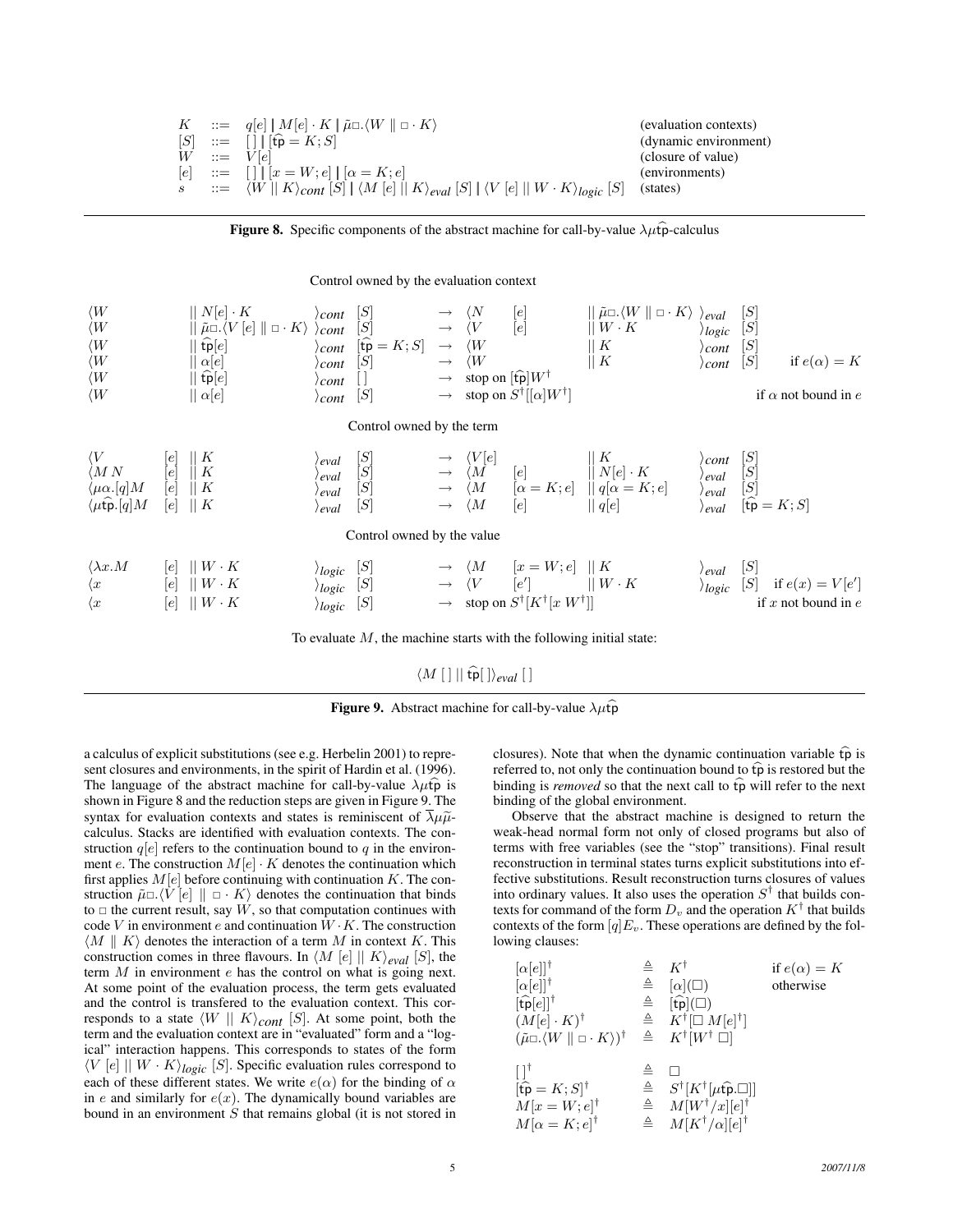PROPOSITION 7. *If c is a weak-head normal form, then,*  $[\hat{tp}]M \mapsto c$ *iff the evaluation starting from*  $\langle M [ ] | || \hat{t} \hat{p} || \rangle_{eval} [ ]$  *stops with result* c*.*

To make a comparison with the operational semantics of *shift* and *reset* given in Biernacka et al. (2003), we show how (the encoding of) *shift* and *reset* in  $\lambda \mu \hat{\mathbf{p}}$  operationally reduce on closed terms. Using the abbreviation  $C_v ::= D_v[[\widehat{\mathfrak{tp}}]E_v]$ , we get:

$$
\begin{array}{ccc} C_v[\langle E_v[\mathcal{S}(\lambda k.M)] \rangle] & \mapsto & C_v[\langle M[\lambda x. \langle E_v[x] \rangle / k] \rangle] \\ C_v[\langle V \rangle]] & \mapsto & C_v[V] \end{array}
$$

which coincide with the rules  $(S_{\lambda})$  and (val) in Biernacka et al. (2003, Section 4.4) through the identification of  $C_2$ # with  $D_v$  and of  $C_1$  with,  $[\mathbf{\hat{tp}}]E_v$  if in position of context, or  $\lambda x.\langle E_v[x]\rangle$  if in position of term. As for the rules  $(\beta_{\lambda})$  and  $(\beta_{ctx})$  in Biernacka et al. (2003) they both are instances of  $(\beta)$ .

## 3.7 Expressiveness

Call-by-value  $\lambda \mu \hat{p}$  is fine-grained enough to directly simulate the operational semantics of most standard control operators. Let C and  $A$  be Felleisen's  $C$  and *abort* operators<sup>4</sup>. Let call/cc be the implementation of call-cc in Scheme. Let M handle *patterns* and raise  $M$  be the constructions of the exception mechanism in SML (i.e. of try M with *patterns* and raise M in O'Caml). Let Val be a special exception with one argument. In addition to the definition of S M and  $\langle M \rangle$  above, we have the following encodings:

$$
\begin{array}{rcl}\n\mathcal{A} M & \triangleq & \mu_{-}[\widehat{\mathfrak{tp}}] M \\
\mathcal{C} (\lambda k.M) & \triangleq & \mu \alpha_k .[\widehat{\mathfrak{tp}}] (M \lambda x. \mu_{-}[\alpha_k] x) \\
\text{call}/\text{cc} (\lambda k.M) & \triangleq & \mu \alpha_k .[\alpha_k] (M \lambda x. \mu_{-}[\alpha_k] x) \\
\text{raise } M & \triangleq & \mu_{-}[\widehat{\mathfrak{tp}}] M \\
M \text{ handle patterns} & \triangleq & \text{case } \mu \widehat{\mathfrak{tp}} .[\widehat{\mathfrak{tp}}] (\text{Val } M) \text{ of} \\
 & |\text{Val } x \Rightarrow x \\
 & \text{patterns} & | x \Rightarrow \mu_{-}[\widehat{\mathfrak{tp}}] x\n\end{array}
$$

Let us show for instance how the operational semantics of Scheme's call/cc is faithfully simulated<sup>5</sup>. Thanks to structural substitution, we have:

$$
E_v[\text{call/cc }\lambda k.M] \mapsto E_v[M[\lambda x. \mathcal{A} E_v[x]/k]]
$$

while any other encoding from C (e.g. call/cc  $(\lambda k.M) \triangleq$  $\mathcal{C}(\lambda k.k \ M))$  or from S (e.g. call/cc  $(\lambda k.M) \triangleq \mathcal{S}(\lambda k.k \ M')$ with  $M' \triangleq M[\lambda x \cdot A(kx)/k]$  would give the following wrong semantics:

$$
E_v[\text{call/cc }\lambda k.M] \mapsto (\lambda x. \mathcal{A} E_v[x]) M[\lambda x. \mathcal{A} E_v[x]/k].
$$

Structural substitution also brings new behaviours. Here are a few examples:

(i): 
$$
\mu\alpha.[\alpha](\ldots \mu.[\alpha]M \ldots \mu.[\alpha]M' \ldots)
$$
  
\n(ii):  $\mu\alpha.[\widehat{\text{tp}}](\ldots \mu\widehat{\text{tp}}.[\alpha]M \ldots \mu\widehat{\text{tp}}.[\alpha]M' \ldots)$   
\n(iii):  $\mu\alpha.[\widehat{\text{tp}}](\ldots \mu\widehat{\text{tp}}.[\alpha]M \ldots \mu.[\alpha]M' \ldots)$   
\n(iv):  $\mu\alpha.[\widehat{\text{tp}}](\ldots \mu\beta.[\alpha](\ldots [\beta]M \ldots [\alpha]M' \ldots) \ldots$ 

Example  $(i)$  is an "optimised" variant of call/cc that does not need to wait that the argument of the continuation is evaluated before to reinstall the continuation (compare  $(\lambda x.\mu_-[\alpha]x)$ ) M with  $\mu$ ...[ $\alpha$ ]*M*). Example *(ii)* is a similarly "optimised" variant of *shift*. Example  $(iii)$  is an hybrid operator which is compositional on the left call to  $\alpha$  (like *shift*) and abortive on the right call to  $\alpha$  (like C). Finally, example (iv) shows how a call to continuation  $\alpha$  in the body of a call to another control operator can be contracted (compare  $\mu \beta$ .[tp̃](( $\lambda x.\mu$ <sub>-</sub>[ $\alpha$ ]x) *M*), as in, e.g., the interpretation of  $\mathcal{S}(\lambda k_{\beta}.k_{\alpha} M)$ , with  $\mu \beta.[\alpha]M$ ). More generally, see Ariola and Herbelin (2007) for an analysis of the advantages of structural substitution of evaluation contexts over substitution of continuations as regular functions.

Thanks to Filinski's result on the ability of *shift* and *reset* to encode monads (Filinski 1994), one can also simulate, as an example, reading and writing to a memory cell:

$$
\begin{array}{lll}\mathsf{read} & \triangleq & \lambda(.) . \mu \alpha. [\widehat{\mathsf{tp}}] \lambda s. ((\mu \widehat{\mathsf{tp}} . [\alpha] s) \ s) \\ \mathsf{write} & \triangleq & \lambda s . \mu \alpha. [\widehat{\mathsf{tp}}] \lambda . ((\mu \widehat{\mathsf{tp}} . [\alpha]()) \ s)\end{array}
$$

so that the code  $(\mu \widehat{\mathfrak{tp}} |M)$  v<sub>0</sub> which may refer to read and write behaves as a program  $M$  reading and writing to a global memory cell initialised to value  $v_0$ .

## 4. Call-by-Name  $\lambda \mu \widehat{\mathbf{p}}$ -Calculus

In this section we introduce a call-by-name variant of  $\lambda \mu \hat{\mathbf{p}}$ . We formalise a reduction semantics, an equational theory, a system of simple types, a continuation-passing-style semantics and an operational semantics. Call-by-name  $\lambda \mu \hat{p}$  is an extension of  $\lambda \mu$  that we show to be isomorphic to  $\Lambda \mu$ . From the programming point of view, call-by-name  $\lambda \mu \hat{t}$ , is a bizarre calculus. In an attempt to clarify how it behaves, we end the section by an example.

## 4.1 Syntax and reduction rules

The syntax of  $\lambda \mu \hat{t}$  was given in Figure 3. The reduction rules of the call-by-name variant of  $\lambda \mu \hat{t}$  are in Figure 10. They extend the reduction rules of  $\lambda \mu$  in Figure 1 by one rule, called  $(\eta_{\hat{t}\hat{p}})$ , that is similar to the equation  $(\eta_{\mu})$  but without any constraints on whether  $\widehat{\mathfrak{tp}}$  occurs or not in M.

$$
\beta: \qquad (\lambda x. M) N \rightarrow M[N/x]
$$
  
\n
$$
\mu_{app}: \qquad (\mu \alpha. c) M \rightarrow \mu \beta. c[[\beta](\Box M)/\alpha] \qquad \beta \text{ fresh}
$$
  
\n
$$
\mu_{var}^n: \qquad [\beta]\mu \alpha. c \rightarrow c[\beta/\alpha]
$$
  
\n
$$
\eta_{\hat{\Phi}}^n: \qquad \mu \hat{\mathbf{p}}. [\hat{\mathbf{tp}}] M \rightarrow M \qquad \text{even if } \hat{\mathbf{tp}} \text{ occurs in } M
$$

**Figure 10.** Reductions of call-by-name  $\lambda \mu \widehat{\mathbf{p}}$ 

We say that a term or a command is *normal* if it contains no redex. Call-by-name evaluation contexts are defined as follows:

$$
E_n := \square | E_n[\square M]
$$
 (linear eval. contexts)  
\n
$$
D_n := \square | D_n[[\alpha]E_n[\mu \widehat{\mathbf{t}}_p \square]]
$$
 (instead linear eval. context)

Call-by-name evaluation contexts are called *linear* because they do not erase nor duplicate the term they expect in their hole.

An analysis of the syntax and rules shows that a form of unique context lemma holds: any command with  $\alpha$  as only free variable is either of the form  $D_n[[\alpha]\lambda x.M]$ , or of the form  $[\widehat{\mathfrak{tp}}]M$ , or, of the form  $D_n[[\alpha](E_n[M])]$  with either M or  $[\alpha](E_n[M])$  a redex. This is in fact a curious result:  $\widehat{tp}$  blocks the reduction and there is not much hope to compute something interesting without at least one free continuation variable at hand.

## 4.2 Equational theory

The equational theory of call-by-name  $\lambda \mu \hat{t} \hat{p}$  extends the equational theory of  $\lambda \mu$  with  $(\mu_{\widehat{tp}})$  (an analog of the rule  $(\mu_{var})$  for the special

. . .) . . .)

 $4$  As usual,  $A$  can be used itself to simulate break or return in imperative language, assuming that a  $\langle \rangle$  marker has been inserted around the related block.

<sup>5</sup> Note that the SML variant of call/cc is not directly simulatable as it reifies the whole undelimited continuation including the exception handlers, which would mean that  $\lambda \mu \hat{t} \hat{p}$  semantics would have to support the capture of the  $\mu \widehat{\mathbf{p}}$  markers, what it does not. Hence, only the Scheme's variant of call/cc, which does not interfere with exception handling, is simulatable.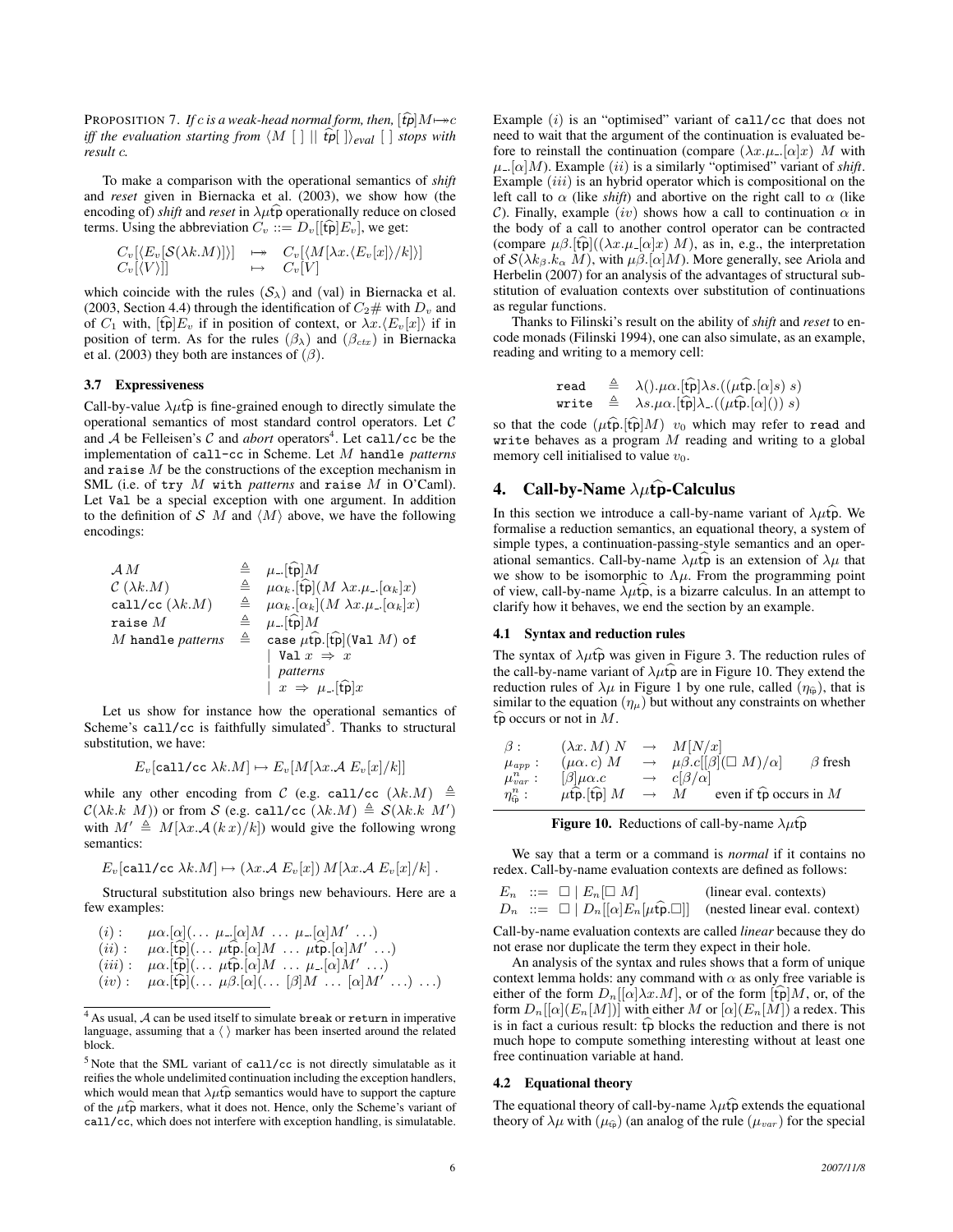continuation  $\widehat{tp}$ ) and with  $(\eta_{\widehat{tp}})$  seen as equation. It is given in Figure 11.

| $\beta$ : | $(\lambda x.M)N$                                                                               |       | $=$ $M[N/x]$             |                           |
|-----------|------------------------------------------------------------------------------------------------|-------|--------------------------|---------------------------|
|           | $\mu_n: [\beta](E_n[\mu \alpha.c])$                                                            |       | $= c[[\beta]E_n/\alpha]$ |                           |
|           | $\eta_{\mu}: \mu \alpha. [\alpha] M$                                                           |       | $=$ M                    | if $\alpha$ not free in M |
|           | $\eta: \lambda x.(Mx)$                                                                         |       | $=$ M                    | if x not free in $M$      |
|           | $\mu_{\widehat{\text{to}}}$ : [t͡p] $\mu$ t͡p.c                                                | $=$ c |                          |                           |
|           | $\eta_{\widehat{\mathfrak{p}}}$ : $\mu \widehat{\mathfrak{tp}}$ . $[\widehat{\mathfrak{tp}}]M$ |       | $=$ M                    |                           |

Figure 11. Equational theory of call-by-name  $\lambda \mu \hat{t}$  -calculus

## 4.3 Equational correspondence with  $\Lambda \mu$

The calculus  $\Lambda \mu$  is derived from  $\lambda \mu$  by relaxing the syntax and keeping the same theory. We now show how  $\Lambda \mu$  can be contrastingly restated as a strict extension of  $\lambda \mu$ . This extension is precisely our call-by-name variant of  $\lambda \mu \hat{\mathbf{p}}$ .

*Embedding of*  $\Lambda \mu$  *into call-by-name*  $\lambda \mu \hat{\mathbf{p}}$  A naive way to interpret  $\Lambda \mu$  in  $\lambda \mu$ , actually in its extension  $\lambda \mu \hat{p}$ , is to interpret any  $Λ\mu$ -term  $\mu\alpha$ . M as the  $λ\mu$ -term  $\mu\alpha$ . [tpm] and to interpret any  $Λ\mu$ term  $[\alpha]M$  as the  $\lambda\mu$ -term  $\mu\widehat{\mathbf{tp}}$ .  $[\alpha]M$ . Formally, this corresponds to the following embedding  $\Pi$  of  $\Lambda \mu$  into  $\lambda \mu \hat{\mathbf{p}}$ :

$$
\begin{array}{ccc}\n\Pi(x) & \triangleq & x \\
\Pi(\lambda x.M) & \triangleq & \lambda x.\Pi(M) \\
\Pi(M\ N) & \triangleq & \Pi(M)\Pi(N) \\
\Pi(\mu\alpha.M) & \triangleq & \mu\alpha.\text{[fp]}\Pi(M) \\
\Pi([\alpha]M) & \triangleq & \mu\text{fp}.\text{[\alpha]}\Pi(M)\n\end{array}
$$

This translation is not defined on continuation variables, since they are not part of the formal syntax. Nevertheless we can derive the following property:

LEMMA 8.

$$
\Pi(M[\beta/\alpha]) = \Pi(M)[\beta/\alpha]
$$

We then check that all rules of  $\Lambda \mu$  can be simulated in  $\lambda \mu$ , all but the  $(\mu_{var})$  rule. Indeed,

$$
\Pi([\beta]\mu\alpha.M) = \mu \hat{\mathbf{r}} \Pi(\beta]\mu\alpha.\mathsf{[fp]}\Pi(M)
$$
\n
$$
\rightarrow_{\mu_{var}} \mu \hat{\mathbf{r}} \Pi(\hat{\mathbf{r}})\Pi(M)[\beta/\alpha]
$$
\n
$$
\equiv \mu \hat{\mathbf{r}} \Pi(M[\beta/\alpha])
$$

but  $\mu \widehat{\mathbf{t}}$  p. [ $\widehat{\mathbf{t}}$  p].  $\Pi(M[\beta/\alpha])$  has no reason to be equal to  $\Pi(M[\beta/\alpha])$ in  $\lambda \mu$ . This is actually expected since  $\Lambda \mu$  is observationally complete for normal terms but  $\lambda \mu$  is not. However, in the extended calculus  $\lambda \mu \hat{\mathbf{p}}$ , this equality holds. Indeed, we now have:

PROPOSITION 9. If  $M = N$  in  $\Lambda \mu$  then  $\Pi(M) = \Pi(N)$  in  $\lambda \mu \hat{t}$ **p**.

*Embedding of call-by-name*  $\lambda \mu \hat{\mathbf{p}}$  *into*  $\Lambda \mu$  We now want to show that our call-by-name  $\lambda \mu \hat{t}$ , i.e.  $\lambda \mu$  extended with rules ( $\mu_{\hat{t}p}$ ) and  $(\eta_{\text{fp}})$ , is indeed equivalent to  $\Lambda \mu$ . Let us define the following converse translation:

$$
\begin{array}{llllll} \Sigma(x) & \triangleq & x \\ \Sigma(\lambda x.M) & \triangleq & \lambda x.\Sigma(M) \\ \Sigma(M\ N) & \triangleq & \Sigma(M)\Sigma(N) \\ \Sigma(\mu\alpha.[\beta]M) & \triangleq & \mu\alpha.[(\beta]\Sigma(M)) \\ \Sigma(\mu\alpha.[\mathfrak{fp}]M) & \triangleq & \mu\alpha.\Sigma(M)) \\ \Sigma(\mu\mathfrak{fp}.[\alpha]M) & \triangleq & [\alpha]\Sigma(M) \\ \Sigma(\mu\mathfrak{fp}.[\mathfrak{fp}]M) & \triangleq & \Sigma(M) \end{array}
$$

PROPOSITION 10. *If*  $M = N$  *in call-by-name*  $\lambda \mu \hat{f}$ *p, then*  $\Sigma(M)$  =  $\Sigma(N)$  *in*  $Λμ$ *.* 

$$
X \in Type constants
$$
\n
$$
A, B \ ::= X | A_{\Sigma} \rightarrow B
$$
\n
$$
\Gamma \ ::= \emptyset | \Gamma, x : A_{\Sigma}
$$
\n
$$
\Delta \ ::= \emptyset | \Delta, \alpha : A
$$
\n
$$
\Sigma, \Xi \ ::= \bot | A \cdot \Sigma
$$
\n
$$
\overline{\Gamma, x : A_{\Sigma} \vdash_{\Sigma} x : A; \Delta} \quad Ax
$$
\n
$$
\Gamma \vdash_{\Xi} \lambda x . M : (A_{\Sigma} \rightarrow B); \Delta \rightarrow i
$$
\n
$$
\Gamma \vdash_{\Xi} M : (A_{\Sigma} \rightarrow B); \Delta \Gamma \vdash_{\Sigma} N : A; \Delta \rightarrow e
$$
\n
$$
\Gamma \vdash_{\Xi} M : (A_{\Sigma} \rightarrow B); \Delta \Gamma \vdash_{\Sigma} N : A; \Delta \rightarrow e
$$
\n
$$
\Gamma \vdash_{\Sigma} U : \Delta, \alpha : A \qquad \Gamma \vdash_{\Delta} \mu \hat{\mathbf{p}}. c : A; \Delta
$$
\n
$$
\Gamma \vdash_{\Sigma} M : A; \Delta, \alpha : A \qquad \Gamma \vdash_{\Sigma} \mu \hat{\mathbf{p}}. c : A; \Delta
$$
\n
$$
\Gamma \vdash_{\Sigma} [ \alpha ] M : \bot; \Delta, \alpha : A \qquad \Gamma \vdash_{\Delta} \Sigma \quad [\hat{\mathbf{p}}] M : \bot; \Delta
$$

**Figure 12.** Simple typing of call-by-name  $\lambda \mu \hat{t}$  -calculus

Since moreover,  $\Sigma(\Pi(M)) \equiv M$  and  $\Pi(\Sigma(M)) = M$  (using  $(\mu_{\widehat{\text{tp}}} )$ ), we get:

THEOREM 11 (Equational correspondence). Λµ *equipped with the equations of Figure 2 and call-by-name λμίφ equipped with the equations of Figure 11 equationally correspond.*

REMARK: Call-by-name  $\lambda \mu \hat{p}$  and  $\Lambda \mu$  form more than an equational correspondence: their reduction systems are also bisimilar:  $M \rightarrow N$  iff  $\Pi(M) \rightarrow \Pi(N)$  and  $\Sigma(M) \rightarrow \Sigma(N)$  iff  $M \rightarrow N$ . In particular, normal forms match.

*Observational completeness of normal forms in* $\lambda \mu \hat{\mathbf{p}}$  **As a con**sequence of the isomorphism, we have:

COROLLARY 12. *Call-by-name λμίφ is observationally complete for closed normal forms, i.e. for any closed normal forms* M and N not equal in call-by-name  $\lambda \mu \hat{f}$ *p*, there exists an evalua*tion context*  $D_n$ , *such that, in*  $\lambda \mu \hat{t}$ ,  $\mu \hat{t}$ ,  $\mu \hat{t}$ ,  $D_n[[\hat{t}$ ,  $p]M] = x$  and  $\mu \widehat{\mathbf{t}}$ p.  $D_n[[\widehat{\mathbf{t}} p N]] = y$  *for* x and y arbitrary *fresh variables.* 

Interestingly, this shows that if Böhm's theorem in  $\Lambda\mu$  (Theorem 2) was apparently obtained by allowing more contexts (namely contexts of the form  $\Box \left[ \alpha \right] M$ ) which were not allowed in Parigot's syntax, it is alternatively obtained by adding not only more contexts but by adding new rules that were hidden by the fact that  $\lambda \mu$  and  $Λ<sub>μ</sub>$  apparently share the same rules.

One may wonder whether the equational theory of call-byname  $\lambda \mu \hat{p}$  is complete with respect to its CPS semantics. This is answered positively in Section 4.5.

## 4.4 Simple typing

We propose a system of simple types for call-by-name  $\lambda \mu \hat{t} \hat{p}$ . Like for typing  $\lambda \mu$ , we have two kinds of sequents, one for each category of expressions:

$$
\Gamma \vdash_{\Sigma} M : A; \Delta \quad \text{(for terms)}
$$
  
 
$$
\Gamma \vdash_{\Sigma} c : \perp; \Delta \quad \text{(for commands)}
$$

Like for  $\lambda \mu$ , we have a context of *hypotheses*  $\Gamma$  that assigns types to term variables and a context of *conclusions* ∆ that assigns types to continuation variables. But we have also to take care of the  $\mu \hat{t}$ dynamic binder.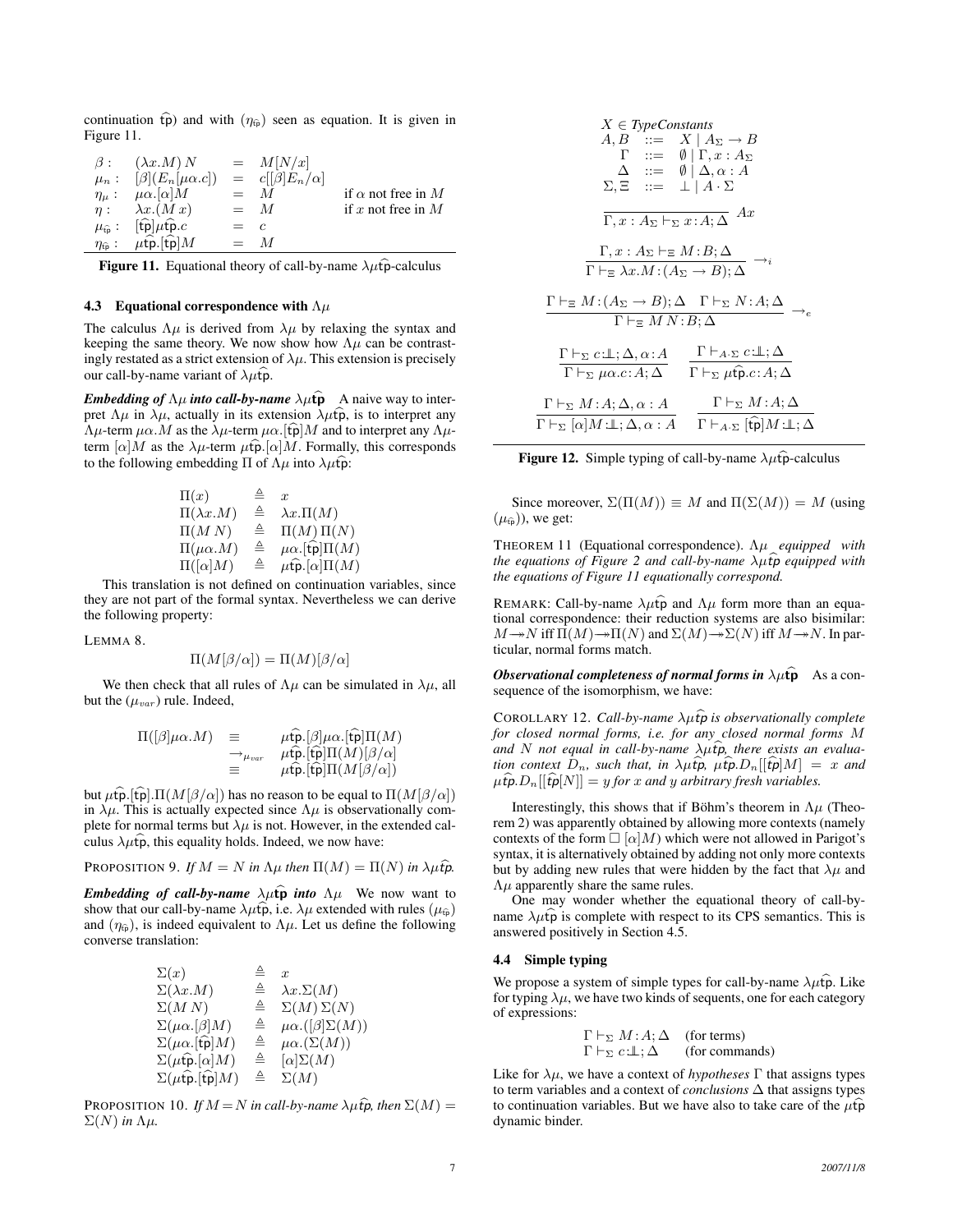Like for Ariola et al's adaptation to call-by-value  $\lambda \mu \hat{\mathbf{p}}$  of Danvy and Filinski's typing system in Section 3.3, we have an extra data to type the dynamic effects. Each use of  $\mu \hat{t}$  pushes the current continuation on a stack of dynamically bound continuations. Each call to  $\widehat{tp}$  pops the top continuation from this stack.

To the contrary of Ariola et al's typing system, the extra information needed to type the dynamic binding is not a single formula but the ordered list  $\Sigma$  of the types of the continuations present in the stack.

Like for Ariola et al's typing system, functions can encapsulate occurrences of  $\widehat{tp}$  that may be called in a different typing context than the one that was active at the time  $\mu \hat{t}$  was typed. For type consistency, arrows have to remember the types of the dynamic continuation stack that the calls to  $\widehat{tp}$  expect to see. We write  $A_{\Sigma} \rightarrow B$  for an arrow annotated with the list  $\Sigma$  of effect types.

To the contrary of Ariola et al's typing system, calls to tp are associated to terms and hence effects are assigned to the types of  $\Gamma$  rather than to the types of  $\Delta$ . The typing system is given in Figure 12.

A very similar system of simple types has been given by Saurin (2007) on top of  $\Lambda\mu$ . In  $\Lambda\mu$ , judgements  $\Gamma \vdash_{\Sigma} c \bot : \Delta$  are absent since there are no commands in the calculus. Judgements  $Γ ⊢<sub>Σ</sub> M : A; Δ$  are written Γ,  $Δ ⊢ M : A ⇒ Σ$ . Moreover,  $A_1 \cdot \ldots \cdot A_n$  is written  $A_1 \Rightarrow \ldots \Rightarrow A_n \Rightarrow o$  and  $A_{\Sigma} \rightarrow B$ is written  $(A \Rightarrow \Sigma) \rightarrow B$ . Intuitively,  $A \Rightarrow B$  denotes a term that returns an object of type  $B$  when applied to a linear evaluation context of type A (a *stream* in Saurin's terminology). Logically, the type  $A \Rightarrow B$  is equivalent to  $\neg A \rightarrow B$ , where the use of a negation emphasises that  $\neg A$  is the type of an evaluation context expecting an argument of type A. Hence,  $A \Rightarrow B$  is logically equivalent to a disjunction. Note that because  $\Rightarrow$  is a connective in Saurin's typing system, a conversion rule from  $((A \Rightarrow \Sigma) \rightarrow B) \Rightarrow \Xi$  to  $(A \Rightarrow$  $(\Sigma) \rightarrow (B \Rightarrow \Xi)$  is needed to type abstraction and application. This latter conversion rule has no computational content.

In order to prove subject reduction of the type system in Figure 12 we state two auxiliary lemmas (Generation and Substitution Lemma).

- LEMMA 13 (Generation Lemma). *1.*  $\Gamma, x : A_{\Sigma} \vdash_{\Xi} x : B; \Delta$ *implies*  $\Xi \equiv \Sigma$  *and*  $B \equiv A$ *.*
- 2.  $\Gamma \vdash_{\Xi} \lambda x.M : C: \Delta$  *implies*  $C \equiv A_{\Sigma} \rightarrow B$  *and*  $\Gamma, x : A_{\Sigma} \vdash_{\Xi}$  $M: B; \Delta$ .
- *3.*  $\Gamma \vdash_{\Xi} MN : B; \Delta$  *implies*  $\Gamma \vdash_{\Xi} M : A_{\Sigma} \rightarrow B; \Delta$  *and*  $\Gamma \vdash_{\Sigma} N:A; \Delta$  *for some A and*  $\Sigma$ *.*
- *4.*  $\Gamma \vdash_{\Sigma} \mu \alpha.c : A; \Delta \text{ implies } \Gamma \vdash_{\Sigma} c : \bot, \Delta, \alpha : A.$
- *5.*  $\Gamma \vdash_{\Sigma} [\alpha]M : A; \Delta \text{ implies } \Delta \equiv \Delta', \alpha : A \text{ and } \Gamma \vdash_{\Sigma} M : \bot; \Delta.$
- *6.*  $\Gamma \vdash_{\Sigma} \mu \widehat{\mathbf{t}} \rho.c : A; \Delta \text{ implies } \Gamma \vdash_{A \cdot \Sigma} c : \bot, \Delta.$
- *7.*  $\Gamma \vdash_{\Xi} [\widehat{tp}]c \perp \vdots \Delta \text{ implies } \Xi \equiv A \cdot \Sigma \text{ and } \Gamma \vdash_{\Sigma} M : A : \Delta$ .
- LEMMA 14 (Substitution lemma). *1. Let*  $\Gamma, x : A_{\Sigma} \vdash_{\Xi} M$ :  $B; \Delta$  and  $\Gamma \vdash_{\Sigma} N:A; \Delta$ *. Then*  $\Gamma \vdash_{\Xi} M[N/x]:B; \Delta$ *.*
- 2. Let  $\Gamma \vdash_{\Xi} c \bot \bot; \Delta, \alpha : A_{\Sigma} \to B$  *and*  $\Gamma \vdash_{\Sigma} N : A; \Delta$  *and let*  $\beta$ *be a fresh variable. Then*  $\Gamma \vdash_{\Xi} c[\beta(\Box N)/\alpha] : \bot, \Delta, \beta : B$ .
- *3. Let*  $\Gamma \vdash_{\Sigma} c \perp \!\!\! \perp; \Delta, \alpha : A, \beta : A$ *. Then*  $\Gamma \vdash_{\Sigma} c[\beta/\alpha] \perp \!\!\! \perp; \Delta, \beta :$ A*.*

Subject reduction follows directly.

PROPOSITION 15 (Subject reduction).

*(i)* If  $\Gamma \vdash_{\Sigma} M : A : \Delta$  *and*  $M \to N$ *, then*  $\Gamma \vdash_{\Sigma} N : A : \Delta$ *.* (*ii*) If  $\Gamma \vdash_{\Sigma} c:\bot$ ;  $\Delta$  *and*  $c \to c'$ *, then*  $\Gamma \vdash_{\Sigma} c' : \bot$ ;  $\Delta$ *.* 

### 4.5 Continuation-passing-style semantics

De Groote (1994) defined a CPS transformation to  $\lambda$ -calculus for  $Λμ$ . We give here an alternative CPS transformation that is based on a call-by-name CPS translation to  $\lambda$ -calculus with pairs (Lafont, Reus, and Streicher 1993). The  $\lambda$ -calculus with pairs is defined by the syntax

$$
M \ ::= \ x \mid \lambda x.M \mid M \mid (M, M) \mid \text{let } (y, x) = M \text{ in } M
$$

and we use  $\lambda(x, y)$ .t as an abbreviation for  $\lambda z$ . let  $(x, y) = z$  in t for z fresh. In addition to  $(\beta)$  and  $(\eta)$ , the calculus comes with the following reduction rules:

$$
\wedge: \quad \textbf{let } (x, y) = (M, N) \textbf{ in } M' \to M' [N/y; M/x] \n\wedge_{lift}: F[\textbf{let } (x, y) = M \textbf{ in } N] \to \textbf{let } (x, y) = M \textbf{ in } F[N] \n\eta \wedge: \quad \textbf{let } (x, y) = M \textbf{ in } (x, y) \to M
$$

for  $F ::= \Box N \mid \text{let}(x, y) = \Box \text{ in } M.$ 

We assume to have an injection  $k_{\alpha}$  from continuation variables to term variables. The CPS transformation is shown in Figure 13. To the exception of some uses of  $\eta$ -conversion, it differs from de Groote's transformation on  $\Lambda \mu$  only in the application and abstraction cases.

| $x^*$                                               |   | $\boldsymbol{x}$             |
|-----------------------------------------------------|---|------------------------------|
| $(\lambda x.M)^*$                                   | ▵ | $\lambda(x,k)$ . $M^* k$     |
| $(MN)^*$                                            | ≜ | $\lambda k.M^*(N^*,k)$       |
| $(\mu \alpha.c)^*$                                  | ≜ | $\lambda k_{\alpha}$ . $c^*$ |
| $([\alpha]M)^*$                                     | ≜ | $M^* k_{\alpha}$             |
| $(\mu \widehat{\mathfrak{tp}}.c)^*$                 | ≙ | $c^*$                        |
| $\left( [\widehat{\mathfrak{tp}}]M\right) ^{\ast }$ |   | $M^*$                        |
|                                                     |   |                              |

| Figure 13. Call-by-name CPS translation of $\lambda \mu \hat{t} \hat{p}$ |  |  |  |  |  |  |
|--------------------------------------------------------------------------|--|--|--|--|--|--|
|--------------------------------------------------------------------------|--|--|--|--|--|--|

The CPS transformation is compatible with the type system. Indeed, if we define the following transformation on types:

$$
X^{-} \triangleq \neg X
$$
  
\n
$$
(A_{\Sigma} \rightarrow B)^{-} \triangleq A_{\Sigma}^{+} \land B^{-}
$$
  
\n
$$
A_{\Sigma}^{+} \triangleq A^{-} \rightarrow \Sigma^{+}
$$
  
\n
$$
\perp^{+} \triangleq A^{-} \rightarrow \Sigma^{+}
$$
  
\n
$$
(A \cdot \Sigma)^{+} \triangleq A^{-} \rightarrow \Sigma^{+}
$$
  
\n
$$
(0)^{+} \triangleq 0
$$
  
\n
$$
(T, x : A_{\Sigma})^{+} \triangleq T^{+}, x : A_{\Sigma}^{+}
$$
  
\n
$$
(0)^{-} \triangleq 0
$$
  
\n
$$
(\Delta, \alpha : A)^{-} \triangleq \Delta^{-}, \alpha : A^{-}
$$
  
\n
$$
(T \vdash_{\Sigma} M : A; \Delta)^{+} \triangleq T^{+}, \Delta^{-} \vdash M^{*} : A^{-} \rightarrow \Sigma^{+}
$$
  
\n
$$
(T \vdash_{\Sigma} c \bot; \Delta)^{+} \triangleq T^{+}, \Delta^{-} \vdash c^{*} : \Sigma^{+}
$$

then, we get the following compatibility result:

PROPOSITION 16.

*(i)* If  $\Gamma \vdash_{\Sigma} M : A; \Delta$  *then*  $(\Gamma \vdash_{\Sigma} M : A; \Delta)^{+}$ *. (ii) If*  $\Gamma \vdash_{\Sigma} c \perp \!\!\!\perp; \Delta$  *then*  $(\Gamma \vdash_{\Sigma} c \perp \!\!\!\perp; \Delta)^{+}$ *.* 

Unfortunately, the CPS above does not simulate the reduction. As it is common, we would have needed a CPS that takes care of administrative redex to get a simulation result. Still, the CPS above is compatible with equality in the  $\lambda$ -calculus with pairs:

PROPOSITION 17. *If*  $M \to N$  *then*  $M^* = N^*$ .

We can also state a completeness result (this is an adaptation of standard proofs, see e.g. de Groote 1994; Fujita 2003):

PROPOSITION 18. *If*  $M^* =_{\beta\eta \wedge \wedge_{\text{lift}} \eta \wedge} N^*$  then  $M = N$ .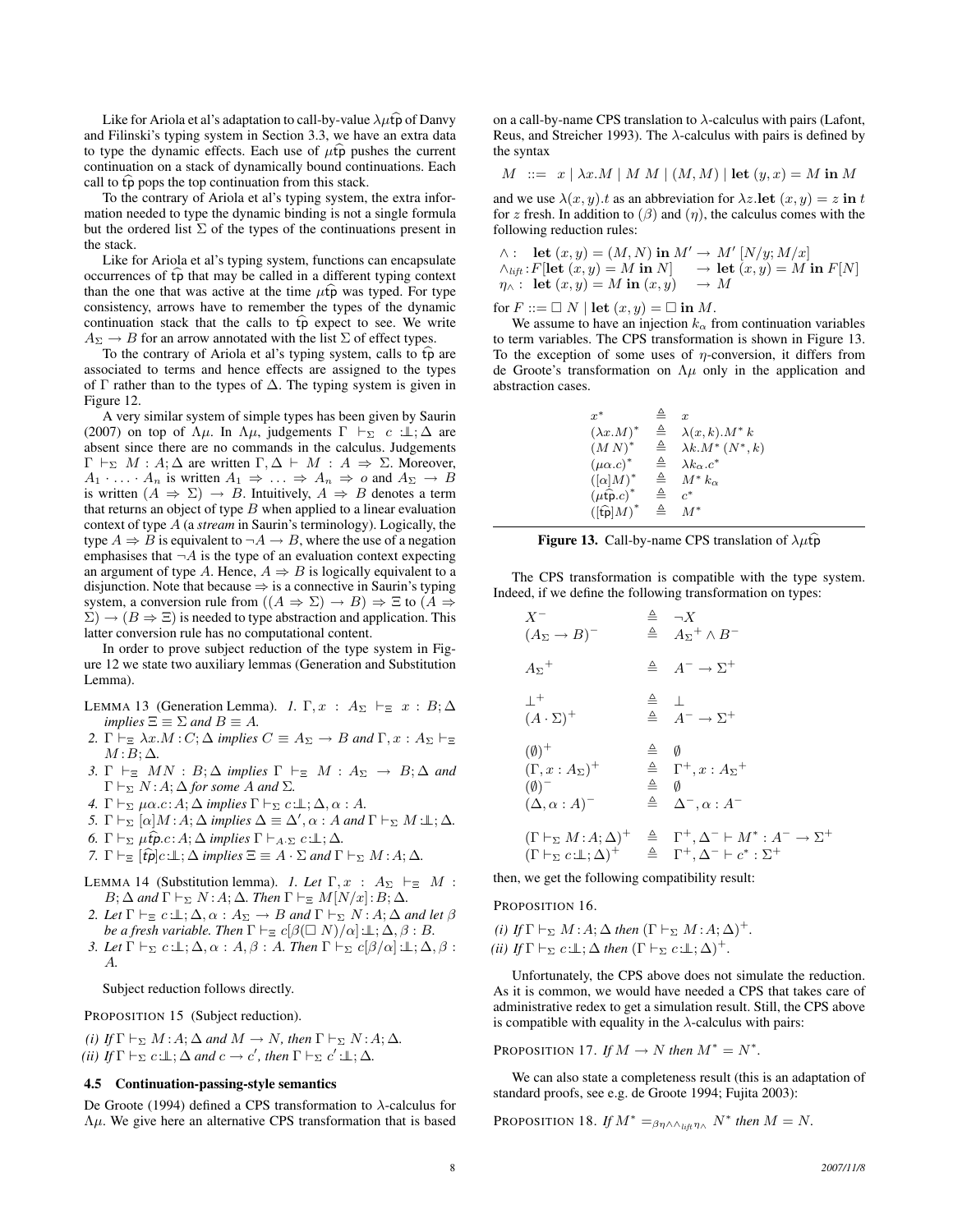REMARK: In the very same way as for call-by-value  $\lambda \mu \hat{\mathbf{p}}$ , the call-by-name CPS translation can be factorised as the composition first of a state-passing-style transformation to call-by-name  $\lambda \mu$ extended with an asymmetric disjunction (because the type effects in call-by-name  $\lambda \mu \hat{t} \hat{p}$  "naturally" take the form of an asymmetric disjunction; for asymmetric disjunction, see Pym and Ritter 2001), then of a call-by-name CPS translation to the  $\lambda$ -calculus with pairs.

## 4.6 Operational semantics

We first give the operational semantics of call-by-name  $\lambda \mu \hat{t} \hat{p}$  as a set of reduction rules applicable to the term as a whole. This kind of operational semantics in "natural" style is defined on commands by the following rules:

 $\beta: \quad D_n[[\alpha]E_n[(\lambda x.M) N]] \quad \mapsto \quad D_n[[\alpha]E_n[M[N/x]]]$  $\mu_n: \quad D_n[[\alpha]E_n[\mu\beta.c]] \qquad \qquad \mapsto \quad D_n[c[[\alpha]E_n/\beta]]$  $\eta_{\widehat{\mathfrak{p}}}^n: \quad D_n[[\alpha]E_n[\mu\widehat{\mathfrak{p}}_n[\widehat{\mathfrak{tpl}}]M]] \quad \mapsto \quad D_n[[\alpha]E_n[M]]$ 

As in the call-by-value case,  $\mapsto$  is included in  $\rightarrow$  of which it constitutes on commands a level of abstraction. We say that  $c$  is a *weak-head normal* command if for no  $c'$ ,  $c \mapsto c'$ . Weak-head normal commands are either of the form  $[\hat{tp}]M$ , or of the form  $D_n[[\alpha]E_n[x]]$  or of the form  $D_n[[\alpha]\lambda x.M]$ .

We then present the operational semantics by means of a callby-name abstract machine. The language of the abstract machine for call-by-name is shown in Figure 14 and the reduction steps are given in Figure 15. As for the call-by-value machine in Section 3, the language of the machine is an extension with explicit environments of the language of  $\lambda \hat{\mu}$  To initiate the computation, we need an extra constant of evaluation context that we write  $\epsilon$ .

As in the call-by-value machine, the evaluation rules are split into three categories. However, the control is first owned by the evaluation context, so that the "logical" steps are controlled not by the value but by the linear evaluation context. Final result reconstruction in terminal states uses almost the same operations as for the call-by-value machine.

$$
\begin{array}{llll}\n[\alpha[e]]^\dagger & \stackrel{\triangle}{=} & L^\dagger & \text{if } e(\alpha) = L \\
[\alpha[e]]^\dagger & \stackrel{\triangle}{=} & [\alpha](\Box) & \text{otherwise} \\
(M[e] \cdot L)^\dagger & \stackrel{\triangle}{=} & L^\dagger[\Box M[e]^\dagger] \\
\downarrow \quad & \downarrow \quad & \downarrow \quad & \downarrow \quad \\
[\downarrow \hat{\mathbf{p}} = L; S]^\dagger & \stackrel{\triangle}{=} & S^\dagger[L^\dagger[\mu \hat{\mathbf{p}} \cdot \Box]] \\
M[x = N[e']; e]^\dagger & \stackrel{\triangle}{=} & M[N[e']^\dagger/x][e]^\dagger \\
M[\alpha = L; e]^\dagger & \stackrel{\triangle}{=} & M[L^\dagger/\alpha][e]^\dagger\n\end{array}
$$

PROPOSITION 19. *If* c *is a weak-head normal form, then,*  $[\epsilon]M \rightarrow c$ *iff the evaluation starting from*  $\langle M [ ] | | \epsilon [ ] \rangle_{eval} [ ]$  *stops with result* c*.*

## 4.7 An example

How does call-by-name  $\lambda \mu \hat{t} \hat{p}$  behave on standard examples that uses delimited control? We consider the example of list traversal that Biernacki and Danvy (2005) used to emphasise the differences between operator  $\mathcal F$  (Felleisen 1988) and *shift*. We extend  $\lambda \mu \hat{t}$ with a fixpoint operator, list constructors and a list destructor:

$$
M, N \quad ::= \quad \ldots | \nu_x.M \mid [] \mid M::N
$$
\n
$$
| \quad \text{if } M \text{ is } x::y \text{ then } M \text{ else } M
$$

and we extend call-by-name reduction with the rules

 $\begin{array}{lcl} \nu_x.M & \longrightarrow & M[\nu_x.M/x]\\ \hbox{if $\mid$ is $x::y$ then $M_2$ else $M_1$} & \longrightarrow & M_1 \end{array}$  $\begin{array}{lcl} \texttt{if }[] \text{ is } x::y \text{ then } M_2 \text{ else } M_1 & \rightarrow & M_1 \\ \texttt{if } M::N \text{ is } x::y \text{ then } M_2 \text{ else } M_1 & \rightarrow & M_2[M/x][N/y] \end{array}$ if  $M::N$  is  $x::y$  then  $M_2$  else  $M_1 \longrightarrow$ if  $\mu\alpha.c$  is x::y then  $M_2$  else  $M_1 \longrightarrow$  $\mu\alpha.c[[\alpha]$  (if  $\square$  is  $x::y$  then  $M_2$  else  $M_1)/\alpha$ )

In informal ML syntax, the example is the following

```
let traverse l =
 let rec visit l = match l with
  | [] -> []
  | a::1' -> visit (shift (fun k -> a :: k 1'))
  in reset (visit l)
in traverse [1;2;3]
```
Translated into  $\Lambda \mu$ , it gives

 $v(n_1::n_2::n_3::[])$ 

where v is  $\nu_f.(\lambda l.$ if l is a:: $l'$  then  $f$   $(\mu \alpha.a::[\alpha]l')$  else []). Translated into  $\lambda \mu \hat{f}$ , v is

 $\nu_f.(\lambda l.$ if  $l$  is  $a::l'$  then  $f$   $(\mu\alpha.[\widehat{\mathfrak{tp}}]a::\mu\widehat{\mathfrak{tp}}.[\alpha]l')$  else  $[]$ ).

Let  $\epsilon$  be an arbitrary continuation distinct from  $\widehat{\mathfrak{tp}}$ . We write  $l_i$  for  $n_i: \ldots: n_3:$  [. We list the steps of the reduction of  $[\epsilon](v \ l_1):$ 

 $[\epsilon]v \, l_1$  $\rightarrow$   $[\epsilon](\lambda l.\texttt{if } l \texttt{ is } a::l' \texttt{ then } v~(\mu\alpha.a::[\alpha]l') \texttt{ else }[]) ~l_1$  $\rightarrow$  [ $\epsilon$ ]if  $l_1$  is a:: $l'$  then  $v$   $(\mu\alpha.a::[\alpha]l')$  else [])  $\rightarrow$  [ $\epsilon$ ]v ( $\mu \alpha.n_1$ ::[ $\alpha$ ] $l_2$ )  $\rightarrow$  if  $(\mu\alpha.n_1::[\alpha]l_2)$  is  $a::l'$  then  $v$   $(\mu\alpha.a::[\alpha]l')$  else  $[]$  $\rightarrow$   $[\epsilon] \mu \alpha.n_1::[\alpha] (\texttt{if } l_2 \texttt{ is } a::l' \texttt{ then } v \texttt{ } (\mu \alpha.a::[\alpha]l') \texttt{ else }[] )$  $\rightarrow$   $n_1::[\epsilon]($  if  $l_2$  is a:: $l'$  then  $v$   $(\mu\alpha.a::[\alpha]l')$  else  $[]$  $\rightarrow n_1: [\epsilon](v (\mu \alpha.n_2: [\alpha] l_3))$  $\rightarrow n_1::[\epsilon](\mu\alpha.n_2::[\alpha](v l_3))$  $\rightarrow n_1::n_2::[\epsilon](v l_3)$ 

```
\rightarrow n_1::n_2::[\epsilon](\mu\alpha.n_3::[\alpha](v\parallel))
```

```
\rightarrow n_1::n_2::n_3::[\epsilon](v\,\|)\rightarrow n_1::n_2::n_3::[\epsilon]]
```
Otherwise said, the list traversal program copies its argument and shifts its continuation to the tail of the list.

## 5. Discussion on a General Framework for Calculi of Delimited Continuations

We review below two variants of the original calculus with *shift* and *reset*. Together with  $\Lambda \mu$ , we then obtain four calculi of delimited continuations. We show how these four calculi are related.

*Lazy reset* A variant of call-by-value  $\lambda \mu \widehat{t}$  can be obtained by considering that terms of the form  $\mu \widehat{\mathbf{p}}$ .c are values. In this case, one obtains a calculus equivalent to the λ-calculus with *shift* and *lazy reset*, a calculus for which Sabry gave an axiomatisation complete with respect to its CPS semantics (Sabry 1996).

*Call-by-name shift*/*reset with "lazy" toplevel continuation* The first author once asked Olivier Danvy: What would be a "canonical" call-by-name variant of the *shift*/*reset* calculus? O. Danvy answered by an abstract machine that modifies the pure  $\lambda$ -calculus part of the machine for *shift*/*reset* in Biernacka et al. (2003) so that it behaves in call-by-name discipline. Expressed in the language of  $\lambda \mu \hat{t}$ , the resulting calculus differs from the call-by-name variant of  $\lambda \mu \hat{t} \hat{p}$ studied in the paper in that the rules  $(\mu_{var})$  and  $(\eta_{\hat{t}})$  are now those of call-by-value  $\lambda \mu \hat{\mathbf{p}}$ :

$$
\mu_{var}: \quad [q] \mu \alpha.c \quad \rightarrow \quad c[q/\alpha]
$$
  

$$
\eta_{\widehat{\mathfrak{p}}} : \quad \mu \widehat{\mathfrak{tp}}.[\widehat{\mathfrak{tp}}] \ V \quad \rightarrow \quad V
$$

Otherwise said, in this "lazy" call-by-name variant of  $\lambda \mu \hat{\mathbf{p}}$ , the toplevel continuation behaves as a regular linear evaluation context and it is captured by  $\mu\alpha$ .c as the regular pieces of linear evaluation contexts  $\Box M, V \Box$  and  $[\beta] \Box$  are.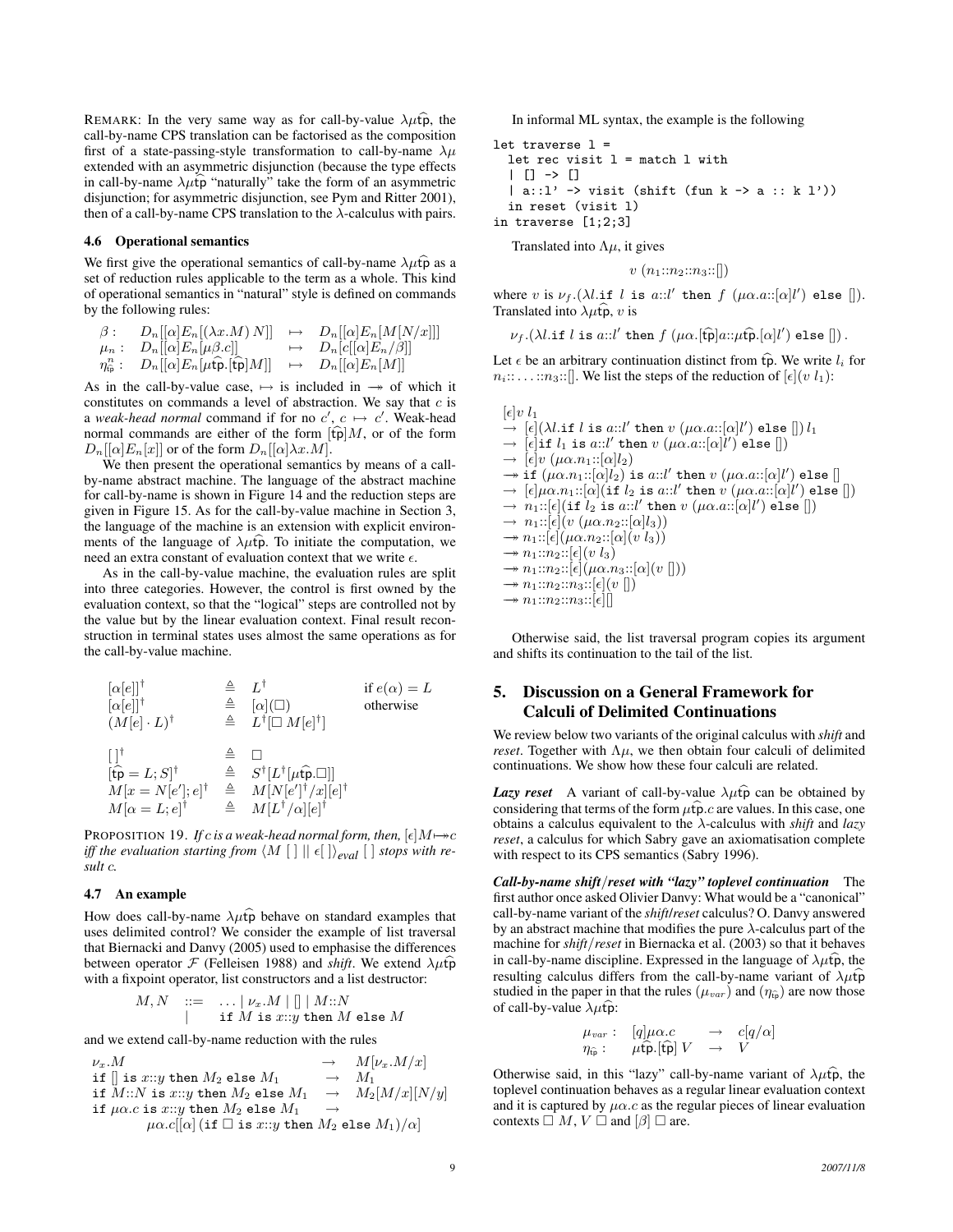$$
K ::=\begin{array}{c}\n\widehat{\mathbf{p}}[e] | L\n\end{array}
$$
\n
$$
L ::=\begin{array}{c}\n\alpha[e] | M[e] \cdot L\n\end{array}
$$
\n
$$
[S] ::=\begin{array}{c}\n[ \ ] | \ [\hat{\mathbf{p}} = L; S]\n\end{array}
$$
\n
$$
[S] ::=\begin{array}{c}\n[ \ ] | \ [\hat{\mathbf{p}} = L; S]\n\end{array}
$$
\n
$$
s ::=\begin{array}{c}\n\langle M[e] | K \rangle_{cont} [S] | \langle M[e] | L \rangle_{eval} [S] | \langle \lambda x. M[e] | L \rangle_{logic} [S] \quad \text{(states)}
$$
\n
$$
[S] \quad \text{(states)}
$$

Figure 14. Specific components of the abstract machine for call-by-name  $\lambda \mu \hat{t}$  -calculus

#### Control owned by the evaluation context

| $\langle M[e]$ | ┸                           | cont  | 101                                            |                   | lel<br>M                                  | ┸ | 'eval  | ا SI |
|----------------|-----------------------------|-------|------------------------------------------------|-------------------|-------------------------------------------|---|--------|------|
| $\langle M[e]$ | $  \hat{tp} e'$             | /cont | $[\mathfrak{tp} = L; S] \rightarrow \langle M$ |                   | lel                                       | ┸ | ' eval | [S]  |
| $\langle M[e]$ | $\widehat{\mathsf{tp}}[e']$ | cont  |                                                | $\longrightarrow$ | stop on $[\hat{\text{tp}}]M[e]^{\dagger}$ |   |        |      |

## Control owned by the term

 $\langle x \t[e] || L \rangle$  *eval*  $[S] \rightarrow \langle M \t[e] \rangle$  [e  $\lbrack e' \rbrack$  $\parallel L \qquad \qquad \rangle_{eval} \quad [S] \quad \text{if } e(x) = M[e']$  $\langle \lambda x.M \quad [e] \parallel L \qquad \rangle_{eval} \quad [S] \qquad \rightarrow \langle \lambda x.M[e] \qquad \qquad \parallel L \qquad \rangle_{logic} \quad [S]$  $\langle MN \quad [e] \parallel L \qquad \rangle_{eval} \quad [S] \qquad \rightarrow \langle M \quad [e] \qquad [N[e] \cdot L \quad \rangle_{eval} \quad [S]$  $\langle \mu \alpha . [q] M \quad [e] \parallel L \rangle_{eval} \quad [S] \longrightarrow \langle M[\alpha = L; e] \rangle_{coll} \quad [q[\alpha = L; e] \rangle_{cont} \quad [S] \langle \mu \hat{\mathbf{p}} . [q] M \quad [e] \parallel L \rangle_{eval} \quad [S] \longrightarrow \langle M[e] \rangle_{coll} \quad [q[e] \rangle_{cont} \quad [ \hat{\mathbf{p}} = L; S]$  $\langle \mu \hat{\mathbf{p}} \cdot \hat{[q]} M \quad [e] \parallel L \qquad \qquad \rangle_{eval} \quad [S] \qquad \rightarrow \langle M[e] \qquad \qquad \parallel \hat{q}[e] \qquad \qquad \rangle_{cont} \quad [t\hat{\mathbf{p}} = L; S]$  $\langle x \quad [e] \ || L \quad \rangle_{eval} \quad [S] \quad \rightarrow \text{ stop on } S^{\dagger} [L^{\dagger}]$ if  $x$  not bound in  $e$ 

Control owned by the linear evaluation context

| $\langle \lambda x.M[e]$ |               | $\ M'[e'] \cdot L \rangle_{logic}$ [S] | $\rightarrow \langle M$                                                 | $[x = M'[e']; e]    L$ | $\rangle_{eval}$ [S]  |                             |
|--------------------------|---------------|----------------------------------------|-------------------------------------------------------------------------|------------------------|-----------------------|-----------------------------|
| $\langle \lambda x.M[e]$ | $ \alpha e' $ | $\rangle_{logic}$ [S]                  | $\rightarrow \langle \lambda x.M[e]$                                    |                        | $\rangle_{logic}$ [S] | if $e'(\alpha) = L$         |
| $\langle \lambda x.M[e]$ | $\alpha[e']$  | $\rangle_{logic}$ [S]                  | $\rightarrow$ stop on $S^{\dagger}[[\alpha](\lambda x.M[e]^{\dagger})]$ |                        |                       | if $\alpha$ not bound in e' |

To evaluate M, we need a linear toplevel free variables distinct from  $\widehat{tp}$  (which is not linear). Let  $\epsilon$  be this variable. Then, the machine starts with the following initial state:

## $\langle M [ ] || \epsilon [ ] \rangle_{eval} [ ]$

|                                          | <b>Figure 15.</b> Abstract machine for call-by-name $\lambda \mu \hat{p}$ -calculus          |                                                                           |                                                                           |  |
|------------------------------------------|----------------------------------------------------------------------------------------------|---------------------------------------------------------------------------|---------------------------------------------------------------------------|--|
|                                          | Fundamental critical pair of computation<br>$(\lambda x.t)(\mu \alpha.c)$                    |                                                                           |                                                                           |  |
|                                          | $\angle$ (CBV)                                                                               | (CBN)                                                                     |                                                                           |  |
|                                          | $(\beta_v) + (\mu_{app}) + (\mu'_{app}) + (\mu_{var}) + (\eta_{\widehat{p}})$                | $(\beta) + (\mu_{app}) + (\mu_{var}^n) + (\eta_{\widehat{\mathfrak{w}}})$ |                                                                           |  |
|                                          | subsidiary choice                                                                            | subsidiary choice                                                         |                                                                           |  |
|                                          | $(\lambda x.t)$ $(\mu \hat{\mathfrak{p}}.c)$<br>$\vee$ $(\mu \hat{\mathfrak{p}})$ not value) |                                                                           | $[\hat{\text{tp}}]\mu\alpha.c$                                            |  |
| $(\mu \hat{t} \hat{p}$ value) $\swarrow$ |                                                                                              | $(\mu_{var}^n \text{ moved to } \mu_{var}) \swarrow$                      | $\searrow$ ( $\eta_{\hat{t}\hat{p}}$ moved to $\eta_{\hat{t}\hat{p}}^n$ ) |  |
| shift/lazy reset                         | shift/reset                                                                                  | CBN shift/reset                                                           | $\Lambda \mu$                                                             |  |
| (Sabry)                                  | (Danvy-Filinski)                                                                             | (Danvy)                                                                   | (de-Groote–Saurin)                                                        |  |
| CPS completion (Sabry)                   | CPS completion (Kameyama-Hasegawa)                                                           |                                                                           | Böhm-completion (Saurin)                                                  |  |
|                                          | typed "domain"-completion (Sitaram-Felleisen)                                                |                                                                           |                                                                           |  |



*The four calculi of delimited continuations* The four calculi of delimited continuations are classified in Figure 16.

Choosing between call-by-name and call-by-value amounts to decide the *fundamental dilemma of computation* (as emphasised, e.g., in Curien and Herbelin 2000). Choosing call-by-value requires to restrict  $\beta$ -reduction into  $\beta_v$ -reduction and to add a rule  $(\mu'_{app})$ for incremental substitution of the new kind of context  $(\lambda x.M) \square$ .

In each variant, a subsidiary choice has to be made to decide if  $\mu \hat{t}$  is a value or not and if  $\hat{t}$  behaves like a linear continuation variable or not.

In call-by-value, the extra critical pair is  $(\lambda x.t)$  ( $\mu$ fp.c). If  $\mu$ fp.c is considered as non evaluated, the call-by-value discipline expects that priority is given to it and one obtains the original *shift* and *reset* calculus from Danvy and Filinski. If otherwise  $\mu \widehat{\mathbf{p}}$  *c* is considered as evaluated, it yields its priority to its evaluation context, i.e. to the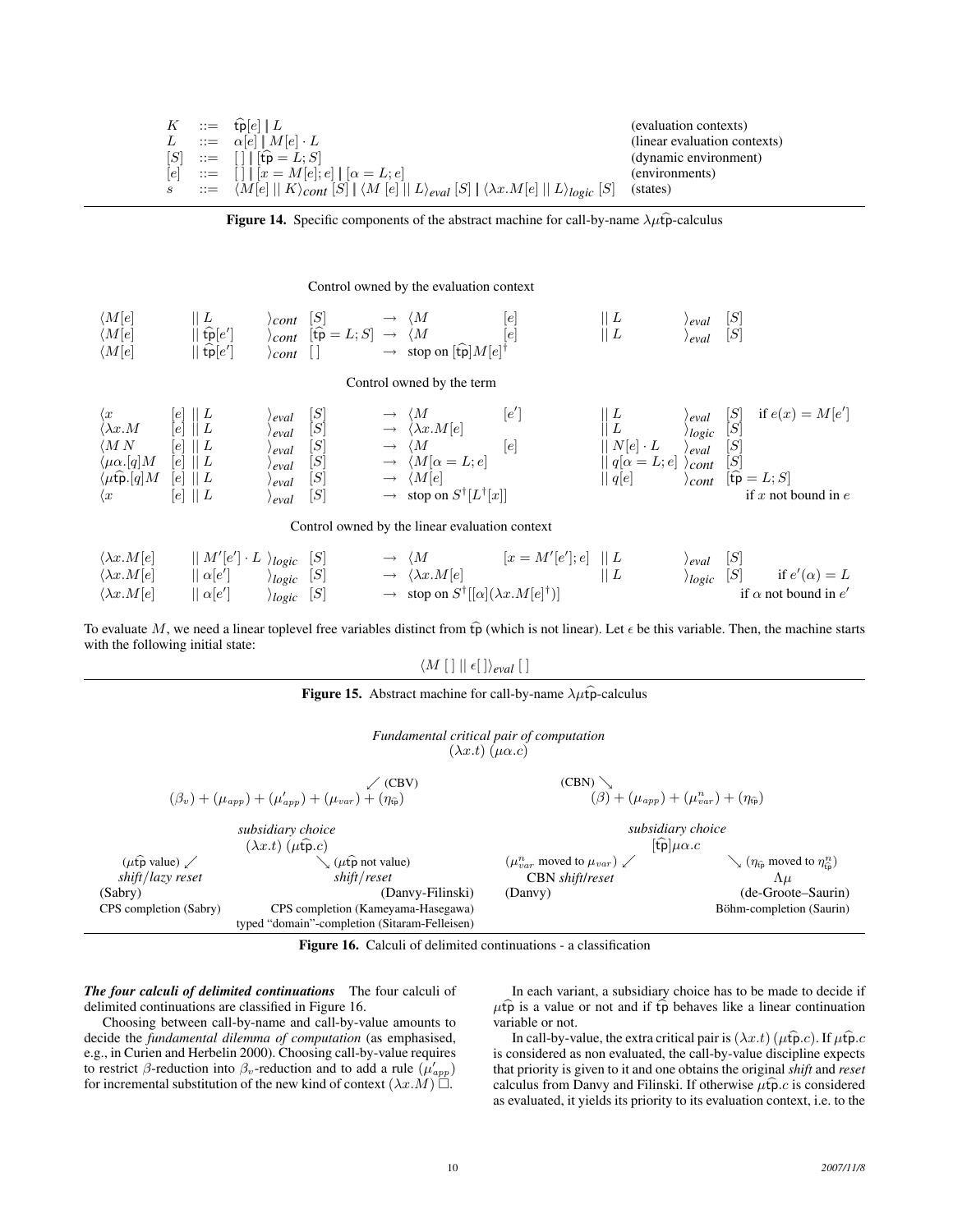function, and  $\beta$  is applicable. One then obtains the calculus with *lazy reset* that was studied in Sabry (1996).

In call-by-name, the extra critical pair is  $[\hat{t} \hat{p}] \mu \alpha.c$ . If priority is given to the evaluation context, i.e.  $\widehat{tp}$ , one has first to know to what it is bound before to continue the computation. One then obtains the semantics of  $\Lambda \mu$ . If otherwise  $\widehat{tp}$  is considered as a linear continuation variable, it yields the priority to its argument and its capture is made possible. One then obtains Danvy's call-byname variant of the *shift* and *reset* calculus.

## 6. Conclusions

### Summary

We showed that de Groote variant of  $\lambda \mu$ -calculus, here called  $Λμ$  after Saurin, while apparently similar to Parigot's  $λμ$ , can be interpreted as an extension of  $\lambda \mu$  with call-by-name delimited control. Especially, we showed the following points:

- $\Lambda \mu$  can be interpreted as a call-by-name variant of Ariola et al's extension of call-by-value  $\lambda \mu$  with delimited control, namely call-by-value  $\lambda \mu \hat{\mathbf{p}}$ .
- The abstract machine for  $\Lambda \mu$  relies on a global stack for the dynamic continuation as the abstract machine for call-by-value  $\lambda \mu \hat{t}$  does.
- There is a system of simple types with effects for  $\Lambda \mu$  for which subject reduction holds.

The  $\Lambda \mu$  is a surprising calculus. On one side, its syntax and CPS semantics are very simple, and in particular simpler than the syntax and CPS semantics of call-by-value calculi of delimited continuations. On the other side, its "canonical" system of types and its operational semantics keep the complexity of a calculus of delimited control. The absence of an explicit control delimiter in  $\Lambda$  $\mu$  is at first glance surprising, but if we admit that the definition of  $\langle M \rangle$  is  $\mu$ tp. [tp] M as it is in call-by-value  $\lambda \mu$ tp, then it is normal that no explicit  $\langle M \rangle$  is needed in  $\Lambda \mu$  since it collapses in call-byname  $\lambda \mu \hat{t} \hat{p}$  to an identity operator. Another lesson is that the  $\mu$ operator of  $\Lambda \mu$  is indeed a *shift* operator<sup>6</sup>.

One could ask whether the syntax of  $\Lambda \mu$  can be used for call-byvalue delimited control. The answer is yes if one adds an explicit  $\langle M \rangle$ . Indeed, in  $\Lambda \mu$  extended with  $\langle M \rangle$ , the four combinations  $\mu\alpha$ .[β]M,  $\mu\alpha$ .[tp]M,  $\mu$ tp.[ $\alpha$ ]M and  $\mu$ tp.[tp]M are equivalently expressible in  $\Lambda \mu$  by  $\mu \alpha$ .  $\beta$  M,  $\mu \alpha$ .  $M$ ,  $\alpha$  M and  $\langle M \rangle$  respectively.

Section 5 showed that  $\Lambda \mu$  is not the only call-by-name delimited control. Further investigations into the four different calculi need to be done to better understand the relative strengths of each of the calculi.

#### The separability property in classical logic

The  $\overline{\lambda}\mu\tilde{\mu}$ -calculus is the calculus of choice to study the kind of duality given in Figure 16. Uniformly investigating the completeness properties of the four calculi and completing the picture in the framework of  $\lambda \mu \tilde{\mu}$ -calculus would be interesting. Up to our knowledge, there are no results on Böhm's separability property in other proof calculi for classical logic. We believe that the separability property for call-by-name  $\lambda \mu \hat{t} \hat{p}$  would directly transfer to call-by-name untyped  $\lambda \mu \tilde{\mu}$ -calculus but Böhm's separability property in the untyped call-by-value and in the typed versions of  $\overline{\lambda}\mu\tilde{\mu}$ calculus are open problems. The question of separability in the Dual Calculus Wadler (2003) is a topic for future research, as well.

An other question is also the investigation of Böhm's theorem in the simply typed fragments of the four calculi (see e.g. Böhm's theorem in the simply typed  $\lambda$ -calculus by Došen and Petrić (2001), Statman (1982), Simpson (1995), Joly (2000)).

Finally, how far the study of Böhm's theorem in call-by-value calculus with control can help for investigating separation in Moggi's extension of Plotkin's  $\lambda_v$  (see Paolini 2001).

*Acknowledgements* We wish to thank Olivier Danvy and Alexis Saurin for fruitful discussions we had during the work on this paper.

## References

- Zena M. Ariola and Hugo Herbelin. Control reduction theories: the benefit of structural substitution. *J. Funct. Program.*, 2007. Includes a Historical Note by Matthias Felleisen. To appear.
- Zena M. Ariola, Hugo Herbelin, and Amr Sabry. A type-theoretic foundation of delimited continuations. *Higher Order and Symbolic Computation*, 2007. To appear.
- Kensuke Baba, Sachio Hirokawa, and Ken-etsu Fujita. Parallel reduction in type free λµ-calculus. *Electronic Notes in Theoretical Computer Science*, 42:52–66, 2001.
- Małgorzata Biernacka, Dariusz Biernacki, and Olivier Danvy. An operational foundation for delimited continuations. Technical Report 03-41, BRICS, University of Aarhus, Denmark, 2003.
- Dariusz Biernacki and Olivier Danvy. On the dynamic extent of delimited continuations. Technical Report 05-2, BRICS, University of Aarhus, Denmark, 2005.
- Pierre-Louis Curien and Hugo Herbelin. The duality of computation. In *Proceedings of the Fifth ACM SIGPLAN International Conference on Functional Programming, ICFP 2000, Montreal, Canada, September 18-21, 2000*, SIGPLAN Notices 35(9), pages 233–243. ACM, 2000. ISBN 1-58113-202-6.
- Vincent Danos, Hugo Herbelin, and Laurent Regnier. Game semantics & abstract machines. In *Proceedings, 11th Annual IEEE Symposium on Logic in Computer Science (LICS '96)*, pages 394–405. IEEE Computer Society Press, 1996.
- Olivier Danvy and Andrzej Filinski. A functional abstraction of typed contexts. Technical Report 89/12, DIKU, University of Copenhagen, Copenhagen, Denmark, August 1989.
- René David and Walter Py. Lambda-mu-calculus and Böhm's theorem. J. *Symb. Log.*, 66(1):407–413, 2001.
- Philippe de Groote. A CPS-translation of the  $\lambda \mu$ -calculus. In S. Tison, editor, *Proceedings of the Colloquium on Trees in Algebra and Programming, CAAP'94, Edinburgh, U.K., April 11-13, 1994*, volume 787 of *Lecture Notes in Computer Science*, pages 85–99. Springer-Verlag, 1994. ISBN 3-540-57879-X.
- Kosta Došen and Zoran Petrić. The typed Böhm teorem. In Böhm theorem: *applications to Computer Science Theory - BOTH 2001 Crete, Greece*, volume 50(2) of *Electronic Notes in Theoretical Computer Science*, page 13, 2001.
- Matthias Felleisen. The theory and practice of first-class prompts. In *Proceedings of the 15th ACM Symposium on Principles of Programming Languages (POPL '88)*, pages 180–190. ACM Press, New York, January 1988.
- Matthias Felleisen and Daniel Friedman. Control operators, the secd machine, and the lambda-calculus. In *Formal description of programming concepts-III*, pages 193–217. North-Holland, 1986.
- Matthias Felleisen, Daniel P. Friedman, Eugene Kohlbecker, and Bruce F. Duba. Reasoning with continuations. In *First Symposium on Logic and Computer Science*, pages 131–141, 1986.
- Andrzej Filinski. Representing monads. In *Conf. Record 21st ACM SIGPLAN-SIGACT Symp. on Principles of Programming Languages, POPL'94, Portland, OR, USA, 17-21 Jan. 1994*, pages 446–457. ACM Press, New York, 1994.
- Michael J. Fischer. Lambda-calculus schemata. In *Proc. ACM Conference on Proving Assertions About Programs*, volume 7(1) of *SIGPLAN Notices*, pages 104–109. ACM Press, New York, 1972.

<sup>&</sup>lt;sup>6</sup> In passing, this suggests that de Groote's use of  $\Lambda \mu$  for representing quantifier scope in linguistic is not so far from the *shift*/*reset*-based approach of quantifier scope by Barker and Shan.